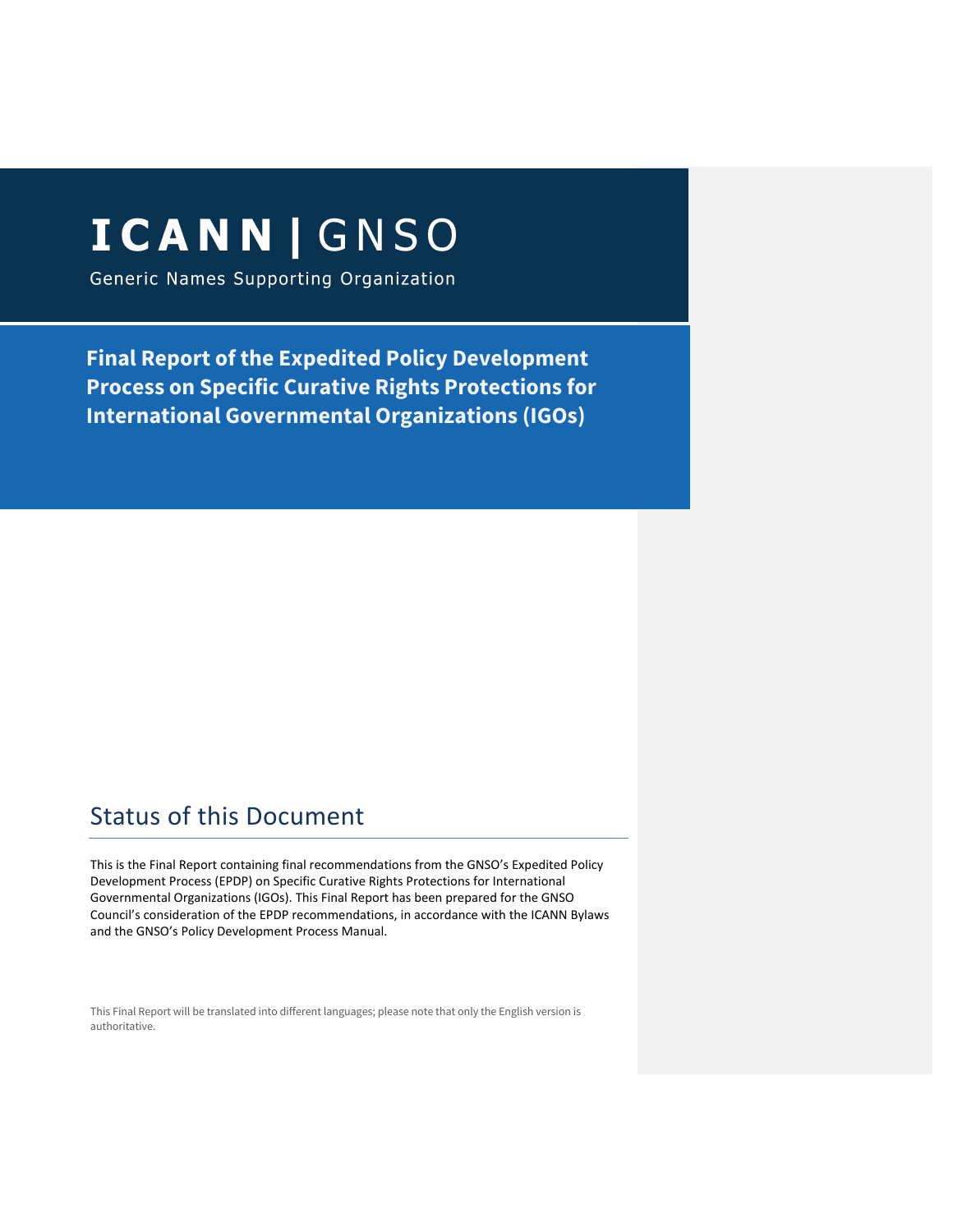# Preamble

 $\overline{\phantom{a}}$ 

This Final Report is part of broader work that has been undertaken by the ICANN community to facilitate the protection of IGO identifiers in the domain name system (DNS). The scope of work described in this report is limited to the topics and considerations outlined by the GNSO Council in its instructions to the EPDP team, via a motion proposed and carried during the GNSO Council teleconference meeting on 23 January 2020. This report describes the EPDP team's deliberations and sets out its final recommendations on specific policy issues arising in cases where, following an initial decision in favor of an IGO in a proceeding under either the Uniform Domain Name Dispute Resolution Policy or the Uniform Rapid Suspension procedure, the losing registrant seeks a review of the merits of the case in court and the court declines to proceed on the basis of IGO privileges and immunities. Following its review of all Public Comments received on its Initial Report, the EPDP team has finalized its policy recommendations and now submits this Final Report to the GNSO Council.

Page 2 of 34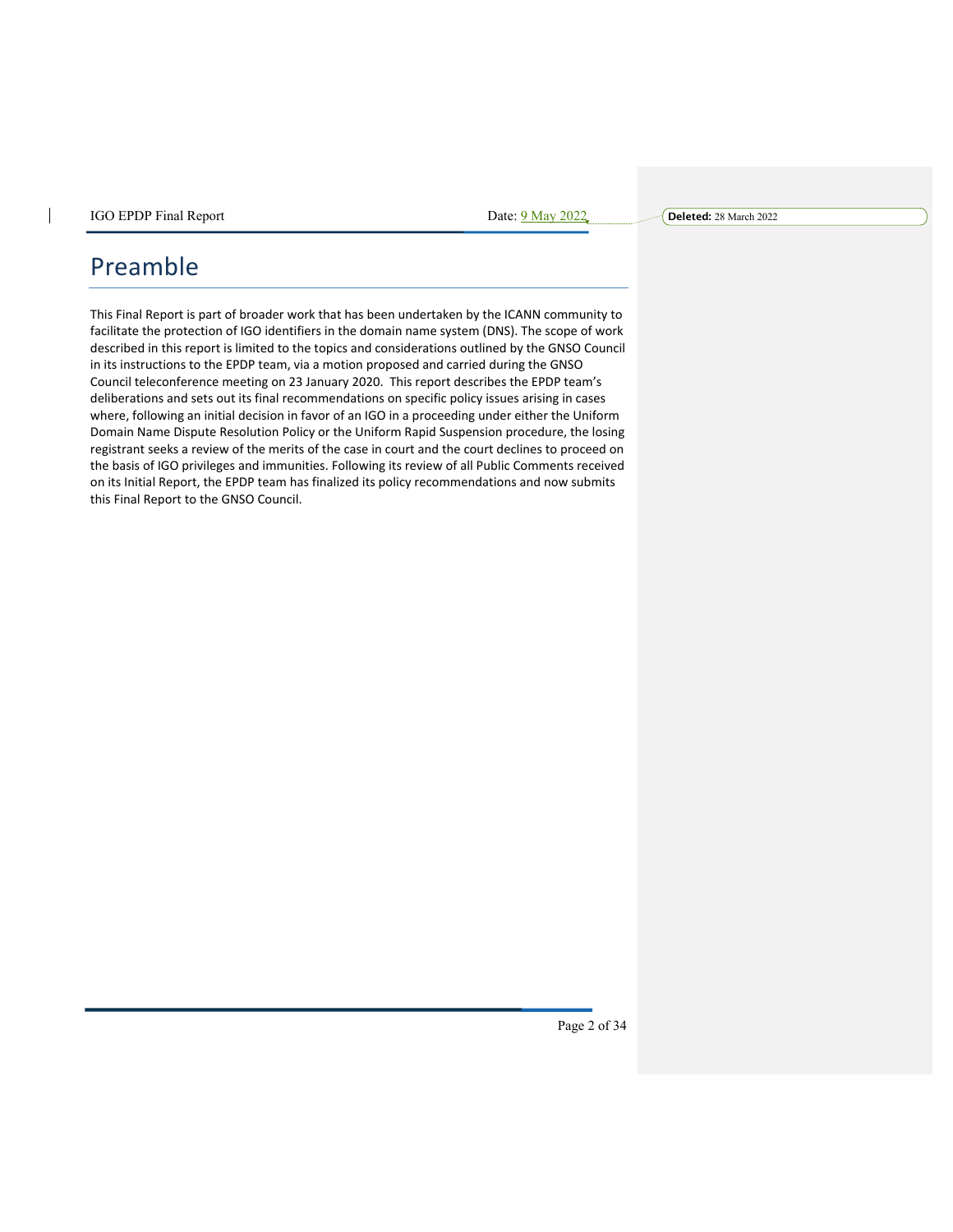| IGO EPDP Final Report |
|-----------------------|
|-----------------------|

 $\mathbf{l}$ 

Date: 9 May 2022

**Deleted:** 28 March 2022

# Table of Contents

| <b>Table of Contents</b>                                    |    |
|-------------------------------------------------------------|----|
| <b>1 EXECUTIVE SUMMARY</b>                                  |    |
| <b>2 FINAL RECOMMENDATIONS</b>                              |    |
| <b>3 SUMMARY OF DELIBERATIONS</b>                           | 18 |
| <b>4 CONCLUSIONS AND NEXT STEPS</b>                         | 23 |
| 5 RELEVANT PROCESS & ISSUE BACKGROUND                       | 24 |
| <b>6 APPROACH TAKEN BY THE EPDP TEAM</b>                    | 28 |
| 7 ANNEX A – PRINCIPLES REGARDING ARBITRAL RULES             | 31 |
| 8 ANNEX B - SCOPE OF WORK (AS APPROVED BY THE GNSO COUNCIL) | 34 |
|                                                             |    |

Page 3 of 34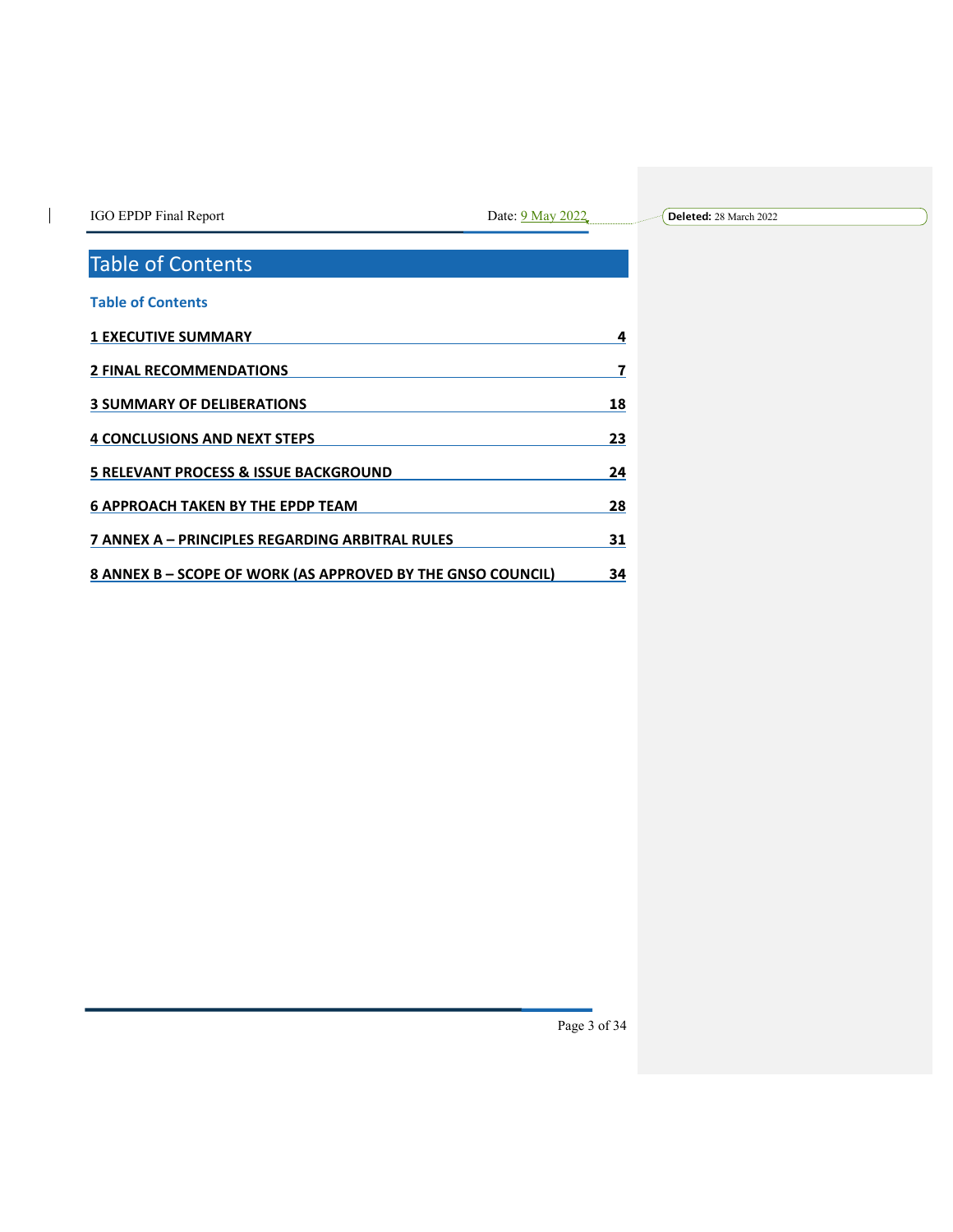# 1 Executive Summary

# 1.1 Introduction

On 23 January 2020, the GNSO Council approved an Addendum to the Review of All Rights Protection Mechanisms (RPM) Policy Development Process (PDP) Charter that created an IGO Work Track. The GNSO Council initiated this work to consider *"whether an appropriate policy solution can be developed that is generally consistent with [the first four recommendations from the GNSO's IGO-INGO Access to Curative Rights PDP] and:*

- *a. accounts for the possibility that an IGO may enjoy jurisdictional immunity in certain circumstances;*
- *b. does not affect the right and ability of registrants to file judicial proceedings in a court of competent jurisdiction;*
- *c. preserves registrants' rights to judicial review of an initial [Uniform Domain Name Dispute Resolution Policy or Uniform Rapid Suspension decision; and*
- *d. recognizes that the existence and scope of IGO jurisdictional immunity in any particular situation is a legal issue to be determined by a court of competent jurisdiction."*

Following the GNSO Council's appointment of Chris Disspain as the IGO Work Track Chair and confirmation of their representatives by interested GNSO Stakeholder Groups, Constituencies, Advisory Committees, other Supporting Organizations and IGOs in accordance with membership requirements outlined in the Addendum, the IGO Work Track commenced its work in February 2021.

The GNSO Council's decision to create the IGO Work Track followed from its 18 April 2019 resolution to approve only the first four recommendations from the IGO-INGO Access to Curative Rights PDP, which had submitted its **Final Report** to the GNSO Council in July 2018. The GNSO Council had elected not to approve Recommendation #5 from the PDP, preferring to refer the matter at the time to the RPM PDP for its Phase 2 work.

In August 2021, the GNSO Council made the procedural decision to continue the work of the IGO Work Track via an Expedited Policy Development Process, since Phase 1 of the RPM PDP had concluded but Phase 2 had not yet been initiated, pending a review of the PDP Charter by the GNSO Council, which remains outstanding. The GNSO Council confirmed that the scope of work for the EPDP team was not affected in any way by this procedural change, as the original Addendum became in effect the EPDP team Charter.

Recommendation #5 from the IGO-INGO Access to Curative Rights PDP attempted to address a situation where an IGO has prevailed in a Uniform Domain Name Dispute

**Deleted:** 28 March 2022

Page 4 of 34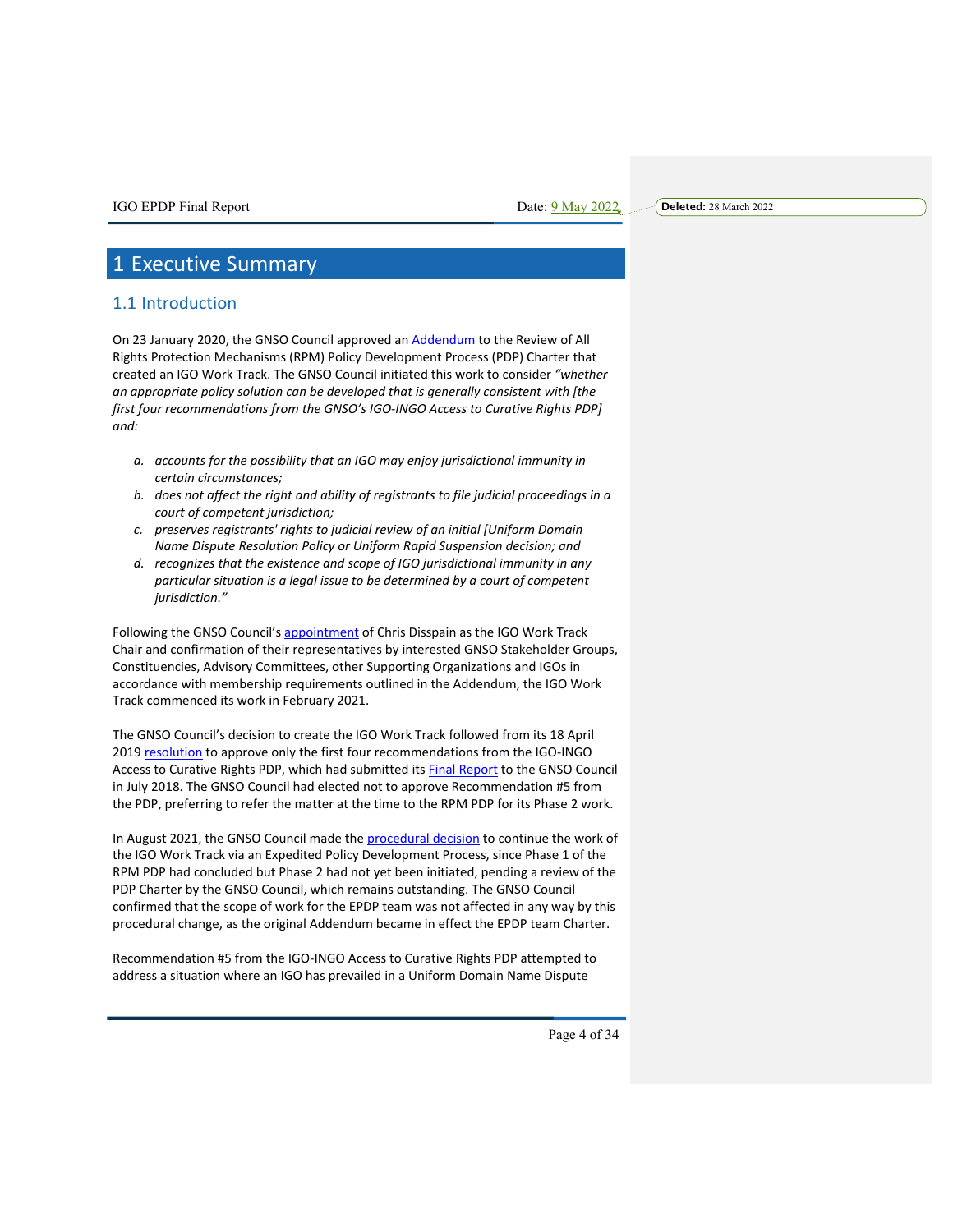**Deleted:** 28 March 2022

Resolution Policy (UDRP) or Uniform Rapid Suspension (URS) proceeding, following which the losing registrant files suit in a court and the IGO asserts immunity from the jurisdiction of that court. Recommendation #5 provided that, in such a situation, the original UDRP or URS panel decision is to be set aside. The effect of implementing Recommendation #5 would be to put the parties to the dispute in their original situations, as if the UDRP or URS proceeding in which the IGO had prevailed had never been commenced.

During the GNSO Council's deliberations over the Final Report from the IGO-INGO Access to Curative Rights PDP, concerns were expressed as to whether Recommendation #5 will require a substantive modification to the UDRP and URS as well as result in a potential reduction of the existing level of curative protections currently available to IGOs – such as they are; i.e., at present IGOs must agree to *submit to the jurisdiction of a court at "either (a) the principal office of the registrar (provided that the domain name registrant has submitted in the Registration Agreement to that jurisdiction for court adjudication of disputes concerning or arising from the use of the domain name) or (b) the domain name registrant's address as shown for the registration of the domain name in the concerned registrar's WHOIS database at the time the Complaint is submitted to a dispute resolution service provider ("Mutual Jurisdiction").*  IGOs are concerned that the agreement to this "Mutual Jurisdiction" clause could be considered an express or implied waiver of the IGOs' immunities under existing national laws. The Curative Rights PDP had been chartered to determine *"whether to amend the UDRP and URS to allow access to and use of these mechanisms by IGOs and INGOs …or whether a separate, narrowly-tailored dispute resolution procedure at the second level modeled on the UDRP and URS that takes into account the particular needs and specific circumstances of IGOs and INGOs should be developed"*, and Recommendation 5 was viewed by many as reducing access to curative rights mechanisms by IGOs. As a result, the GNSO Council decided that additional policy work was needed on the specific issue that Recommendation #5 had been intended to resolve.

# 1.2 Final Recommendations

The EPDP team has arrived at five final recommendations to address the issues within the scope of its work, in accordance with the GNSO Council's instructions as documented in its Charter.

The EPDP team reached final agreement on the following points: (1) adding a definition of "IGO Complainant" to the current Rules applicable to the UDRP and URS, to facilitate an IGO's demonstration of rights to proceed against a registrant (in the absence of a registered trademark); and (2) including an option for voluntary arbitration following the initial UDRP or URS panel decision in favor of an IGO Complainant, to resolve the issue of how to recognize an IGO's jurisdictional immunity while preserving a registrant's right to choose to go to court.

Page 5 of 34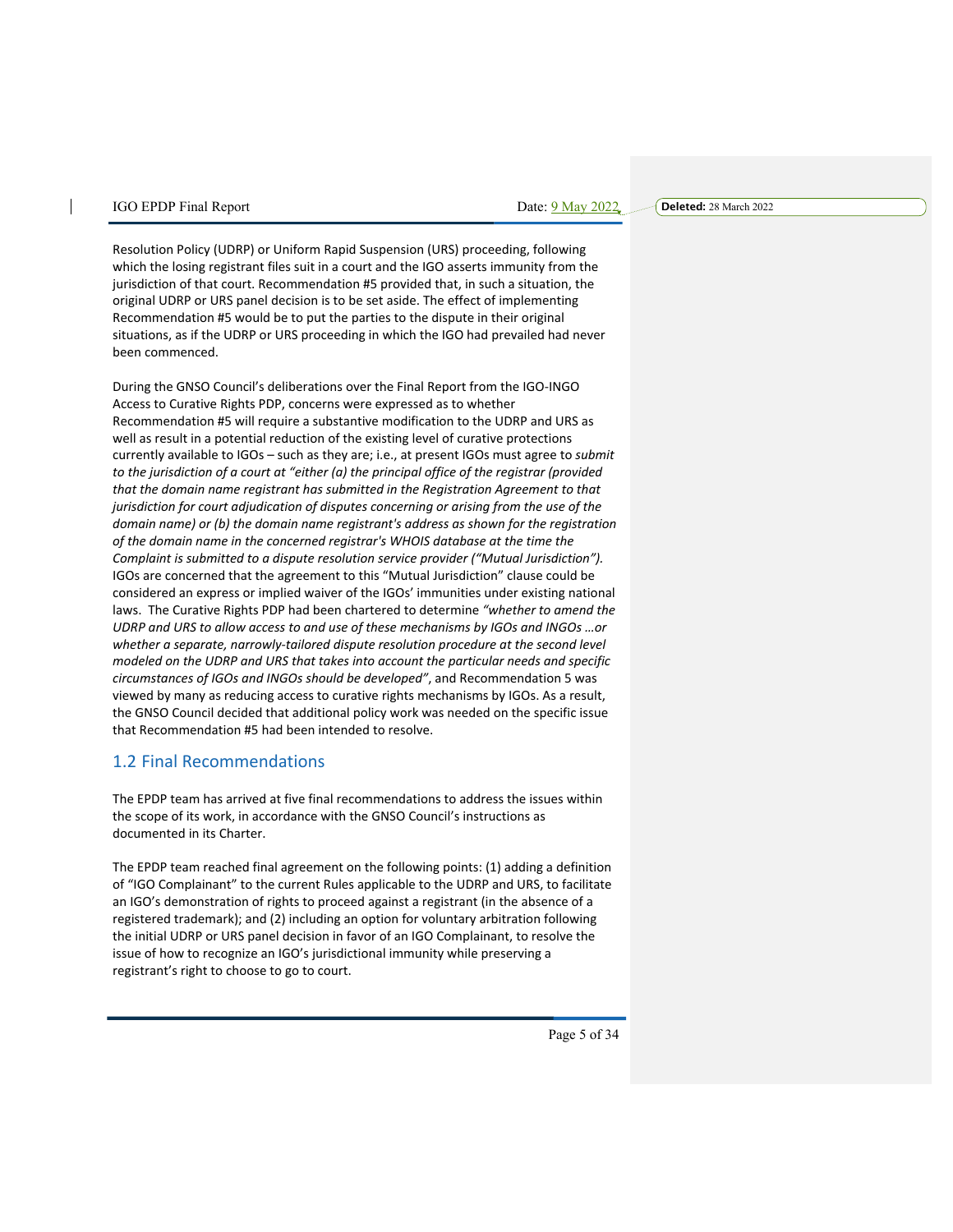**Deleted:** 28 March 2022

# 1.2.1 Recommendation regarding UDRP and URS Eligibility Requirements for IGOs

The first recommendation from the EPDP team (Recommendation #1) addresses an initial challenge that IGOs face under the current UDRP and URS requirement for a complainant to have trademark rights in order to proceed against a domain name registrant. In this regard, the EPDP team is proposing specific modifications to the Rules applicable to the UDRP and URS that will add a definition clarifying the criteria for "IGO Complainants". The EPDP team believes that adding this definition will provide clearer eligibility requirements for IGOs in relation to the need to show that they have adequately demonstrated rights to proceed with a UDRP or URS complaint.

# 1.2.2 Recommendations to Address IGO Immunities While Preserving a Registrant's Right to Seek Review of a UDRP or URS Decision Issued Against It

Together with Recommendation #1, Recommendations #2, #3, #4, and #5 from the EPDP team comprise a set of related, interdependent recommendations. This set of recommendations is intended to achieve an appropriate policy balance between respect for an IGO's privileges and immunities (specifically, immunity from judicial process) and maintaining a registrant's right to file a court case seeking judicial consideration of the merits of the case where a UDRP or URS decision has been issued against the registrant.

# 1.3 Summary of Deliberations to Date

Section 3 of this report outlines the EPDP team's deliberations regarding how it considered and developed the final recommendations.

# 1.4 Next Steps

This Final Report will be delivered to the GNSO Council for its consideration of the recommendations developed through this EPDP.

Page 6 of 34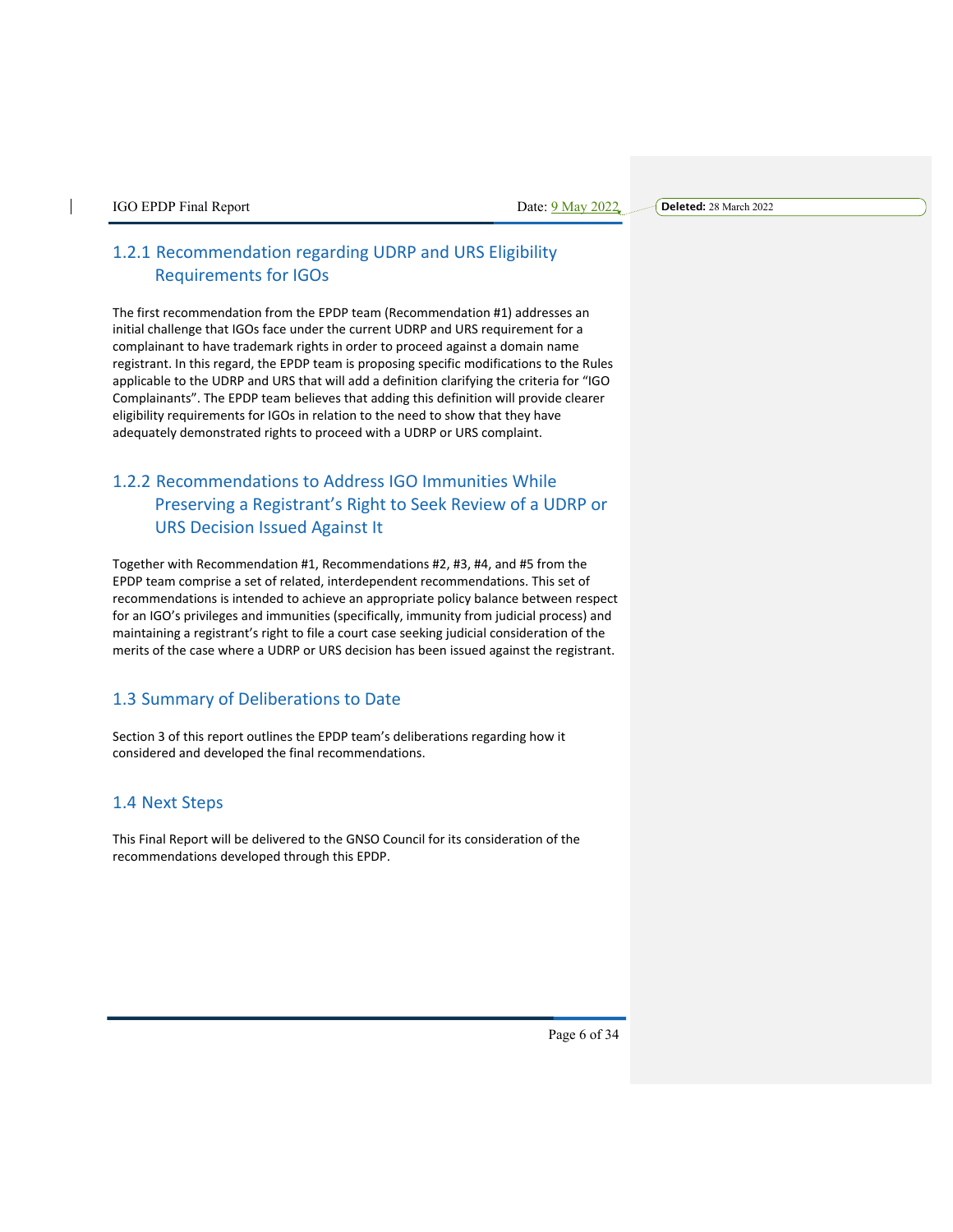# 2 Final Recommendations

The EPDP team has kept the GNSO Council's instructions regarding consideration of an appropriate policy solution for Recommendation #5 from the IGO-INGO Access to Curative Rights PDP at the forefront in its work. However, most of the EPDP team concluded early on that a feasible and appropriate policy solution cannot be crafted simply by looking at that recommendation in isolation. Although Recommendation #5 is concerned with the outcome of a dispute resolution process where the affected IGO asserts immunity from jurisdiction, most of the EPDP team agreed that, in order to address this specific issue, it needed to first determine how and which IGOs are able to file a complaint under the relevant dispute resolution mechanism. In this regard, EPDP team members noted that, due to national State obligations under the Paris Convention for the Protection of Industrial Property, IGOs may not own or hold registered  $trademarks<sup>1</sup>$  in their names, acronyms, or other identifiers.

This presents a challenge for such IGOs, as there is a specific requirement under the UDRP and URS that a complainant *"must demonstrate that the domain name at issue is identical or confusingly similar to a trademark in which the complainant has rights"*. As a result of its discussions, the EPDP team proposes Recommendation #1, which it believes will clarify eligibility requirements for IGOs to demonstrate (unregistered) rights under the UDRP and URS.

To address the specific issue under Recommendation #5 from the IGO-INGO Access to Curative Rights PDP, the EPDP team proposes a further set of recommendations (Recommendations #2, #3, #4, and #5) that, in combination with Recommendation #1, are intended to be "interdependent" (as contemplated by Section 13 of the GNSO's PDP Manual<sup>2</sup>). Most of the EPDP team believes that this set of recommendations is responsive to the GNSO Council's directions that the proposed policy solution be *"generally consistent"* with the four other recommendations from the IGO-INGO Access to Curative Rights PDP.

<sup>2</sup> See https://gnso.icann.org/sites/default/files/file/field-file-attach/annex-2-pdp-manual-24oct19 en.pdf ("Although the GNSO Council may adopt all or any portion of the recommendations contained in the Final Report, it is recommended that the GNSO Council take into account whether the PDP Team has indicated that any recommendations contained in the Final Report are interdependent. The GNSO Council is strongly discouraged from itemizing recommendations that the PDP Team has identified as interdependent".)

<sup>1</sup> IGOs do not engage in trade or commerce in the strict sense for which trademarks are generally registered and used.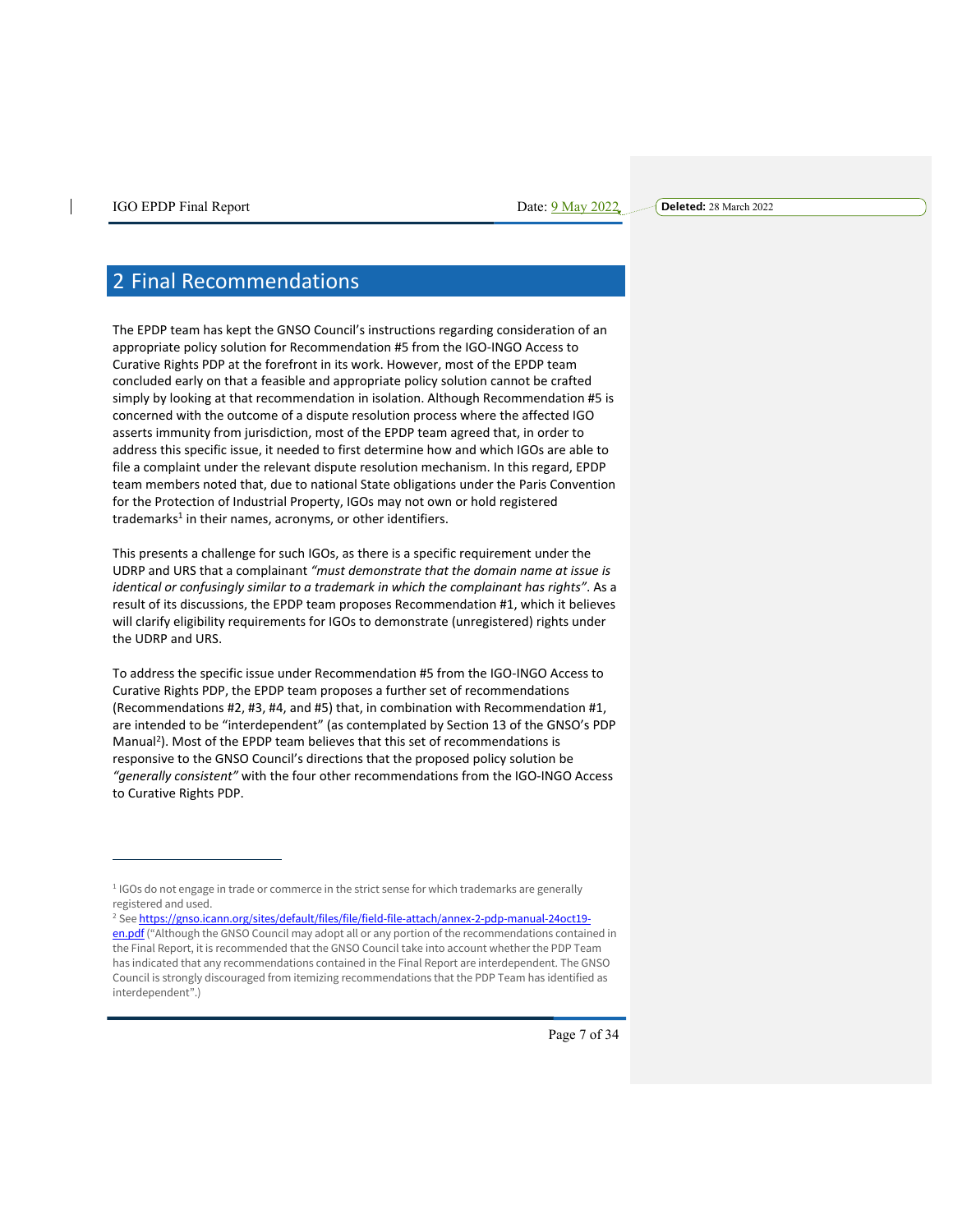**Deleted:** 28 March 2022

## 2.1 Final Recommendations

The GNSO Council had decided not to approve the original Recommendation #5 from the IGO-INGO Access to Curative Rights Protection Mechanisms PDP. The EPDP Team's collective understanding is that the GNSO Council thereby rejected the original Recommendation #5 and, instead, tasked the RPM PDP Working Group to develop a policy solution for the problem that the original Recommendation #5 was intended to solve and that would be generally consistent with Recommendations #1 - #4 from that PDP. The EPDP Team believes that its final recommendations (below) address the issues raised by IGOs' jurisdictional immunity in relation to court proceedings following a UDRP or URS decision, and that these recommendations are responsive to the GNSO Council's directions that the proposed policy solution be "generally consistent" with Recommendations #1 - #4 from the IGO-INGO Access to Curative Rights PDP. As such, the EPDP Team recommends that the GNSO Council approve the following final Recommendations #1 - #5 from this EPDP.

To address the specific issue under Recommendation #5 from the IGO-INGO Access to Curative Rights PDP, the EPDP team is proposing the following single package of recommendations.

The EPDP team wishes to emphasize that its final recommendations are to be read in the following context:

- The inclusion of an arbitration option in the UDRP and URS does not replace, limit, or otherwise affect the availability of court proceedings to either party, or, in respect of the URS, the ability to file an appeal within the URS framework. Either party continues to have the right to file proceedings in a court, up to the point in time when an arbitration proceeding is commenced (if any).
- The inclusion of an arbitration option in the UDRP and URS does not affect the timelines for filing or for implementing the relevant remedy, unless otherwise expressly stated in the recommendations below.

The EPDP team understands that under the GNSO's PDP Manual, in the absence of exceptional circumstances, the GNSO Council must direct the creation of an Implementation Review Team (IRT) to assist ICANN org staff in developing implementation details. Due to the complexity of the legal issues involved, the EPDP team advises the GNSO Council to ensure that the IRT includes members familiar with the substantive and procedural rules governing arbitration proceedings, in line with Principle IC of the IRT Principles & Guidelines.

Page 8 of 34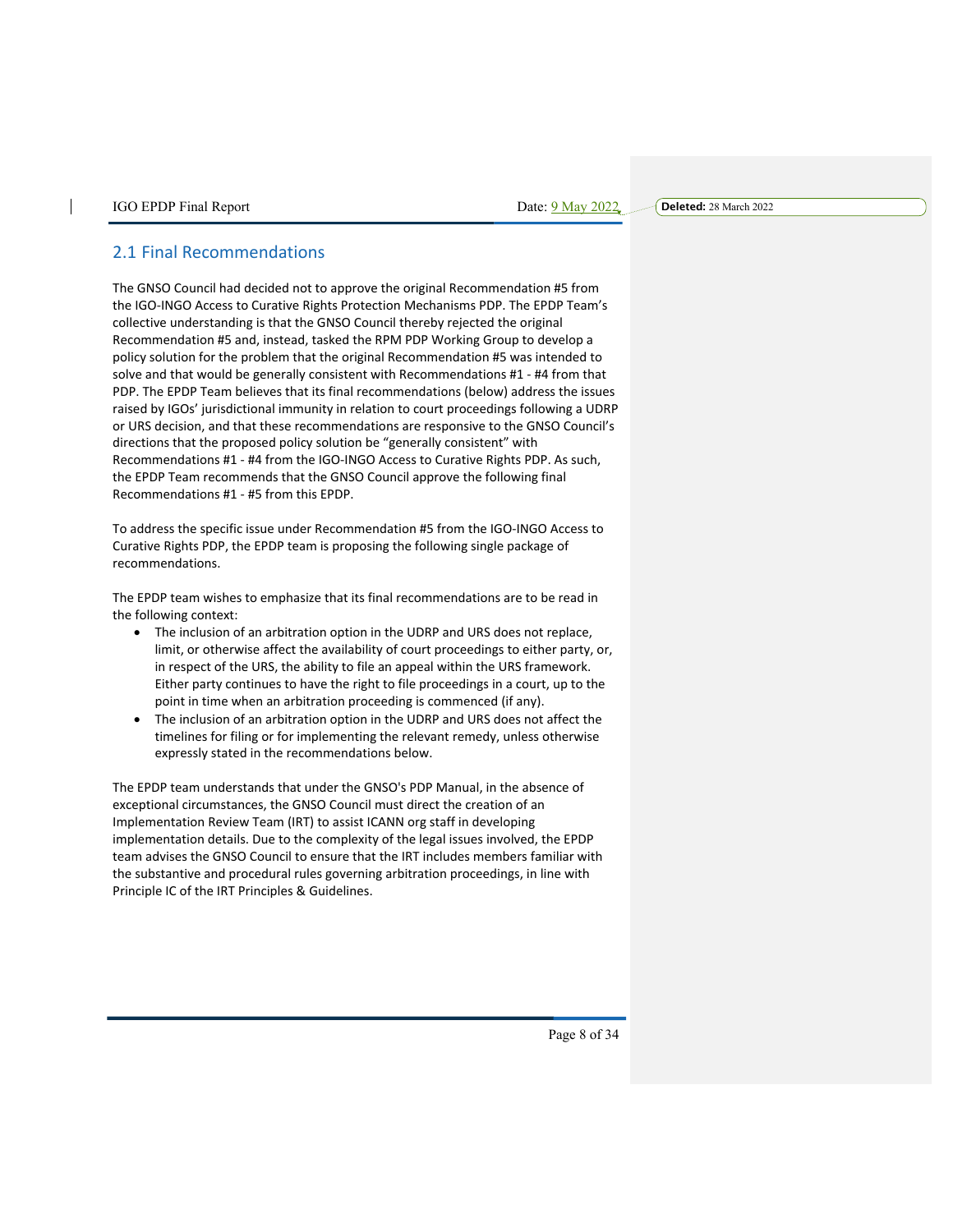**Deleted:** 28 March 2022

# 2.1.1 Recommendation regarding UDRP and URS Eligibility Requirements

#### **Recommendation #1: Definition of "IGO Complainant"**

The EPDP team recommends that the UDRP Rules and URS Rules be modified in the following two ways:

i. Add a description of "IGO Complainant" to section 1 (i.e., the definitions section of both sets of Rules):

"'IGO Complainant' refers to:

(i) an international organization established by a treaty, and which possesses international legal personality; or (ii) an 'Intergovernmental organization' having received a standing invitation,

which remains in effect, to participate as an observer in the sessions and the work of the United Nations General Assembly; or (iii) a Specialized Agency or distinct entity, organ or program of the United Nations<sup>3</sup>."

ii. Add the following explanatory text to UDRP Rules Section 3(b)(viii), URS Section 1.2.6 and URS Rules Section 3(b)(v):

"Where the Complainant is an IGO Complainant, it may show rights in a mark by demonstrating that the identifier which forms the basis for the complaint is used by the IGO Complainant to conduct public activities in accordance with its stated mission (as may be reflected in its treaty, charter, or governing document). Such use shall not be a token use."

Consensus level designation for Recommendation #1: Full Consensus

#### Explanatory Text:

The EPDP team acknowledged that there is no single authoritative source for determining whether an organization is an IGO. To ensure that its recommendations are limited to a policy solution for the specific issue it was tasked to address, the EPDP team thought it necessary to ensure that its recommendations apply only to those organizations for which there is demonstrable factual proof of their status as IGOs. In arriving at its final definition for an "IGO Complainant", the EPDP team analyzed the United Nations system and documentation, relevant provisions in international treaties

<sup>&</sup>lt;sup>3</sup> A visual depiction of the United Nations system is available here, including its Specialized Agencies and various programs: https://www.un.org/en/pdfs/un\_system\_chart.pdf.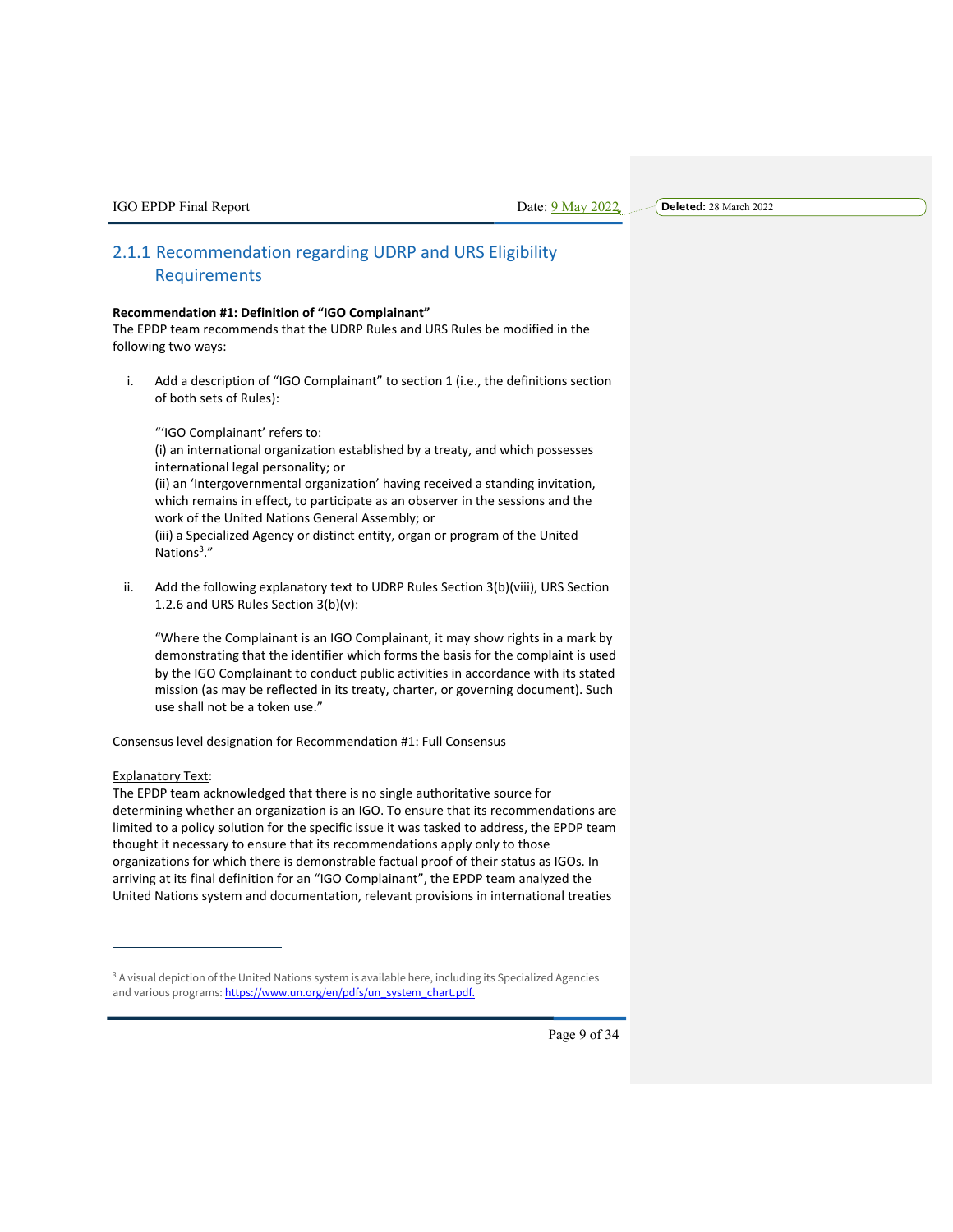(such as Article 6ter of the Paris Convention for the Protection of Industrial Property), and GAC advice.

The EPDP team also believes it is critical to maintain the UDRP and URS standing requirement that a complainant must have rights in a trademark or service mark with which the registrant's domain is identical or confusingly similar. In the case of IGO Complainants (as defined) who may not possess a registered trademark in the relevant IGO identifier, the EPDP team's recommendation makes it clear how such complainants address that standing requirement by proving unregistered rights that are functionally equivalent to a trademark.

# 2.1.2 Recommendations to Address IGO Immunities While Preserving a Registrant's Right to Seek Review of a UDRP or URS Decision Issued Against It

#### **Recommendation #2: Exemption from Submission to "Mutual Jurisdiction"**

- (a) The EPDP team recommends that an IGO Complainant (as defined under Recommendation #1) be exempt from the requirement under Section 3(b)(xii) of the UDRP Rules and Section 3(b)(ix) of the URS Rules.
- (b) The EPDP team recommends that, when forwarding a complaint filed by an IGO Complainant to the respondent (pursuant to Paragraph 2(a) of the UDRP or Paragraph 4.2 of the URS, as applicable), the relevant UDRP or URS provider must also include a notice informing the respondent;

(i) of its right to challenge a UDRP decision canceling or transferring the domain name, or a URS Determination rendered in favor of an IGO Complainant, by filing a claim in court;

(ii) that, in the event the respondent chooses to initiate court proceedings, the IGO Complainant may assert its privileges and immunities with the result that the court may decline to hear the merits of the case on the basis of IGO privileges and immunities; and

(iii) that the respondent has the option to agree to binding arbitration to settle the dispute at any time, including in lieu of initiating court proceedings or, if it files a claim in court, where the court has declined to hear the merits of the case.

Consensus level designation for Recommendation #2: Full Consensus

Explanatory Text:

Page 10 of 34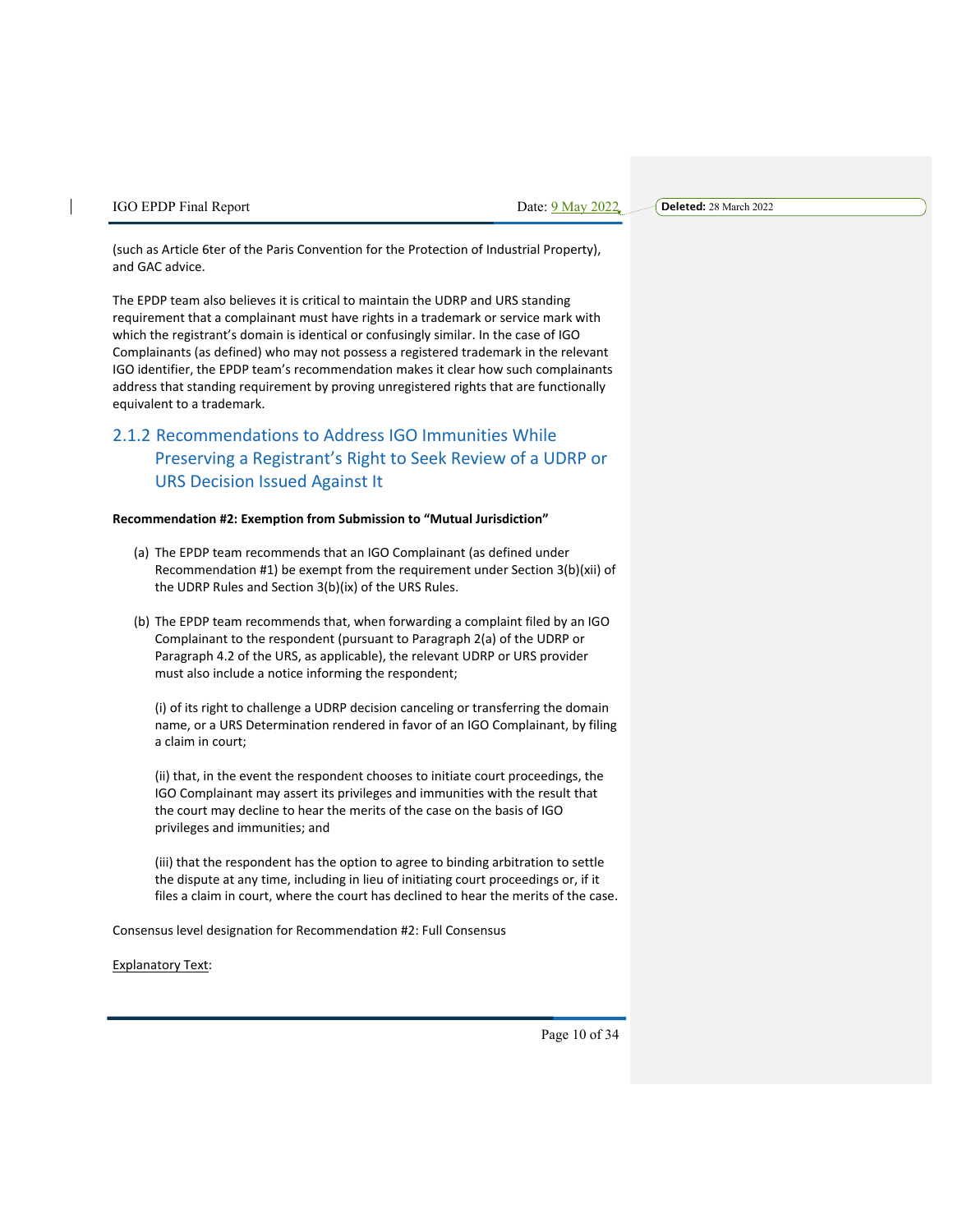**Deleted:** 28 March 2022

This recommendation addresses the GNSO Council's instructions that the EPDP team's recommended policy solution must *"[account] for the possibility that an IGO may enjoy jurisdictional immunity in certain circumstances; … not affect the right and ability of registrants to file judicial proceedings in a court of competent jurisdiction whether following a UDRP/URS case or otherwise; and … [recognize] that the existence and scope of IGO jurisdictional immunity in any particular situation is a legal issue to be determined by a court of competent jurisdiction"*.

Early in its deliberations, the EPDP team agreed on the need to balance the rights and interests of registrants and IGOs. In finalizing its recommendation to exempt IGO Complainants from the requirement to agree, with respect to any challenge to a UDRP decision or URS Determination, to submit to the jurisdiction of the courts in at least one specified Mutual Jurisdiction (as the term is defined in the UDRP Rules and URS Rules), the EPDP team thought it important to ensure that registrants who wish to challenge a UDRP or URS outcome in court be made aware that an IGO Complainant's exercise of its privileges and immunities may mean that the court declines to hear the registrant's case.

#### **Recommendation #3: Arbitral Review following a UDRP Proceeding**

The EPDP team recommends that the following provisions be added to the UDRP to accommodate the possibility of binding arbitration to review an initial panel decision issued under the UDRP:

- i. When submitting its complaint, an IGO Complainant shall indicate that it agrees, if the registrant also agrees, to have the final determination of the outcome of the UDRP proceeding settled through binding arbitration.
- ii. In communicating a UDRP panel decision to the parties where the complainant is an IGO Complainant, the UDRP provider shall provide both parties with information regarding the applicable arbitral rules.
- iii. In accordance with Paragraph 4(k) of the UDRP, the relevant registrar shall wait ten (10) business days (as observed in the location of its principal office) before implementing a UDRP panel decision rendered in the IGO Complainant's favor. The registrar shall stay implementation if, within that period, it receives official documentation that the registrant has either initiated court proceedings in its location or in the location of the registrar's principal office or has submitted a request for or notice of arbitration.
- iv. Where the relevant registrar has received a request for or notice of arbitration, it shall stay or continue to stay, as applicable, implementation of the UDRP panel decision until it receives official documentation concerning the outcome of an

Page 11 of 34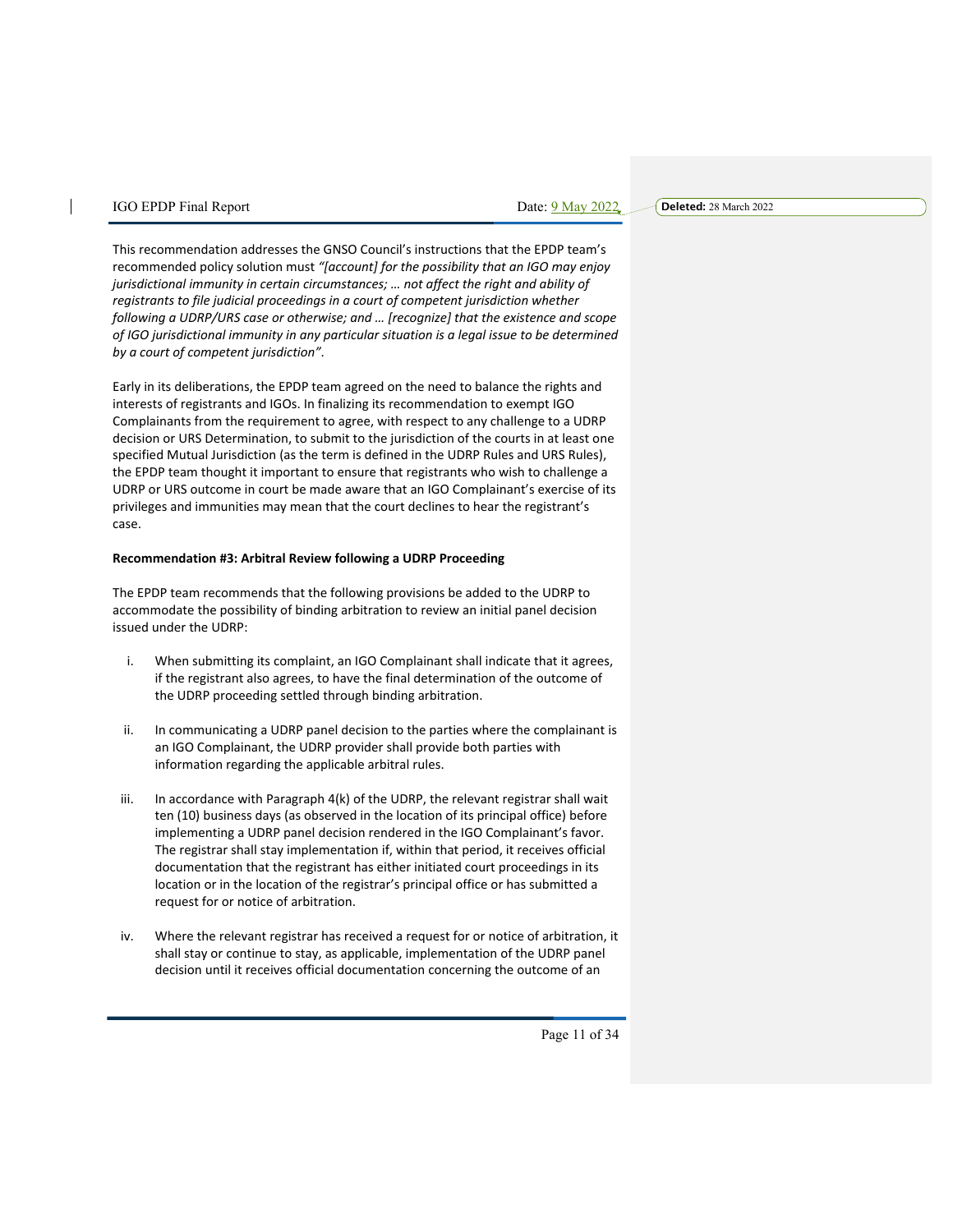arbitration or other satisfactory evidence of a settlement or other final resolution of the dispute.

- v. Where the registrant initiates court proceedings and the court declines to hear the merits of the case on the basis of IGO privileges and immunities, the registrant may submit the dispute to binding arbitration within ten (10) business days from the court order declining to hear the merits of the case, by submitting a request for or notice of arbitration to the competent arbitral institution with a copy to the relevant registrar and UDRP provider. Where the registrant does not submit a request for or notice of arbitration to the competent arbitral institution (with a copy to the registrar, UDRP provider and the IGO Complainant) within ten (10) business days from the court order declining to hear the merits of the case on the basis of IGO privileges and immunities, the original UDRP decision will be implemented by the registrar.
- vi. Where a registrant decides to submit the dispute to binding arbitration, it shall notify the relevant registrar prior to initiating the arbitration proceeding with the arbitral tribunal.
- vii. The arbitral institution to whom the registrant submits a request for or notice of arbitration shall notify the IGO Complainant of the registrant's decision to initiate arbitration.

Consensus level designation for Recommendation #3: Full Consensus

#### Implementation Guidance:

The EPDP team believes that the selection of the appropriate arbitral rules and provider(s) is a matter more appropriately addressed during implementation. To that end, the EPDP team has developed a set of policy principles which are set out in Annex A of this Final Report. These policy principles are intended to be an overarching guidance framework for the Implementation Review Team that will be formed to advise ICANN org on the implementation of approved policies from this EPDP.

#### **Recommendation #4: Arbitral Review following a URS Proceeding**

The EPDP team recommends that the following provisions be added to the URS to accommodate the possibility of binding arbitration to review a Determination made under the URS:

i. When submitting its complaint, an IGO Complainant shall indicate that it agrees, if the registrant also agrees, to have the final determination of the outcome of the URS proceeding settled through binding arbitration.

Page 12 of 34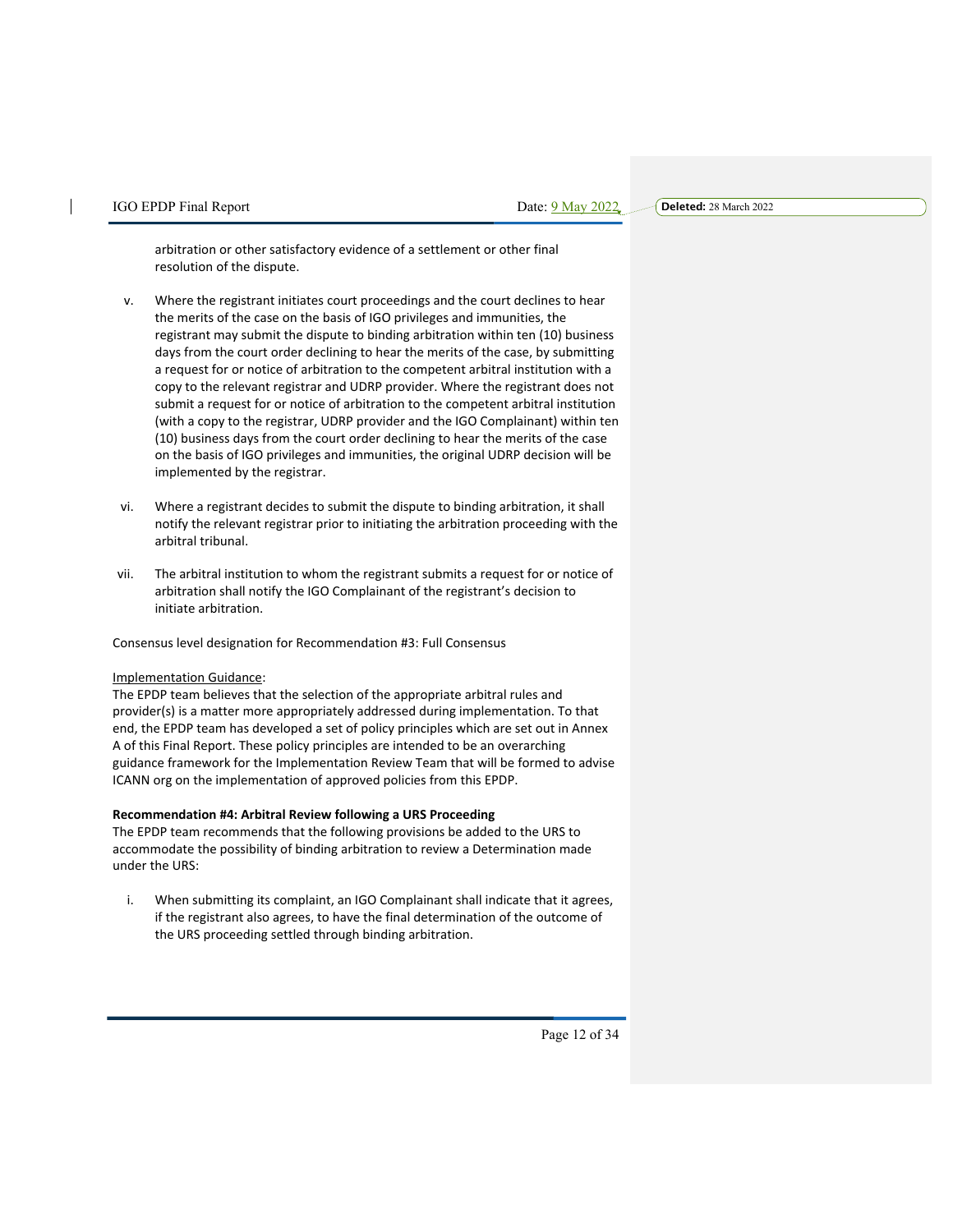Date: 9 May 2022

**Deleted:** 28 March 2022

- ii. In communicating a URS Determination to the parties where the complainant is an IGO Complainant, the URS provider shall provide both parties with information regarding the applicable arbitral rules.
- iii. Where the registrant initiates court proceedings and the court declines to hear the merits of the case on the basis of IGO privileges and immunities, the registrant may submit the dispute to binding arbitration within ten (10) business days from the date of the court order declining to hear the merits of the case, by submitting a request for or notice of arbitration to the competent arbitral institution, with a copy to the URS provider. The relevant domain name(s) will remain suspended throughout the pendency of any such arbitration proceeding.
- iv. Where the registrant files an appeal under URS Section 12 and does not prevail in the appeal, it may submit the dispute to binding arbitration within ten (10) business days from the date of the appeal panel's decision, by submitting a request for or notice of arbitration to the arbitral institution, with a copy to the URS provider and the IGO Complainant. The relevant domain name(s) will remain suspended throughout the pendency of any such arbitration proceeding.
- v. Where a registrant decides to submit the dispute to binding arbitration, it shall notify the relevant URS provider prior to initiating the arbitration proceeding with the competent arbitral tribunal.
- vi. The arbitral provider to whom the registrant submits a request for or notice of arbitration shall notify the IGO Complainant of the registrant's decision to initiate arbitration.

Consensus level designation for Recommendation #4: Full Consensus

#### Implementation Guidance:

The EPDP team believes that the selection of the appropriate arbitral rules and provider(s) is a matter more appropriately addressed during implementation. To that end, the EPDP team has developed a set of policy principles which are set out in Annex A of this Final Report that is intended to serve as a guidance framework for the Implementation Review Team that will be formed to advise ICANN org on the implementation of policies from this EPDP that are approved by the GNSO Council and adopted by the ICANN Board.

#### **Recommendation #5: Applicable Law for Arbitration Proceedings**

Arbitration will be conducted in accordance with the law as mutually agreed by the parties. Where the parties cannot reach mutual agreement, the IGO Complainant shall elect either the law of the relevant registrar's principal office or the domain name holder's address as shown for the registration of the disputed domain name in the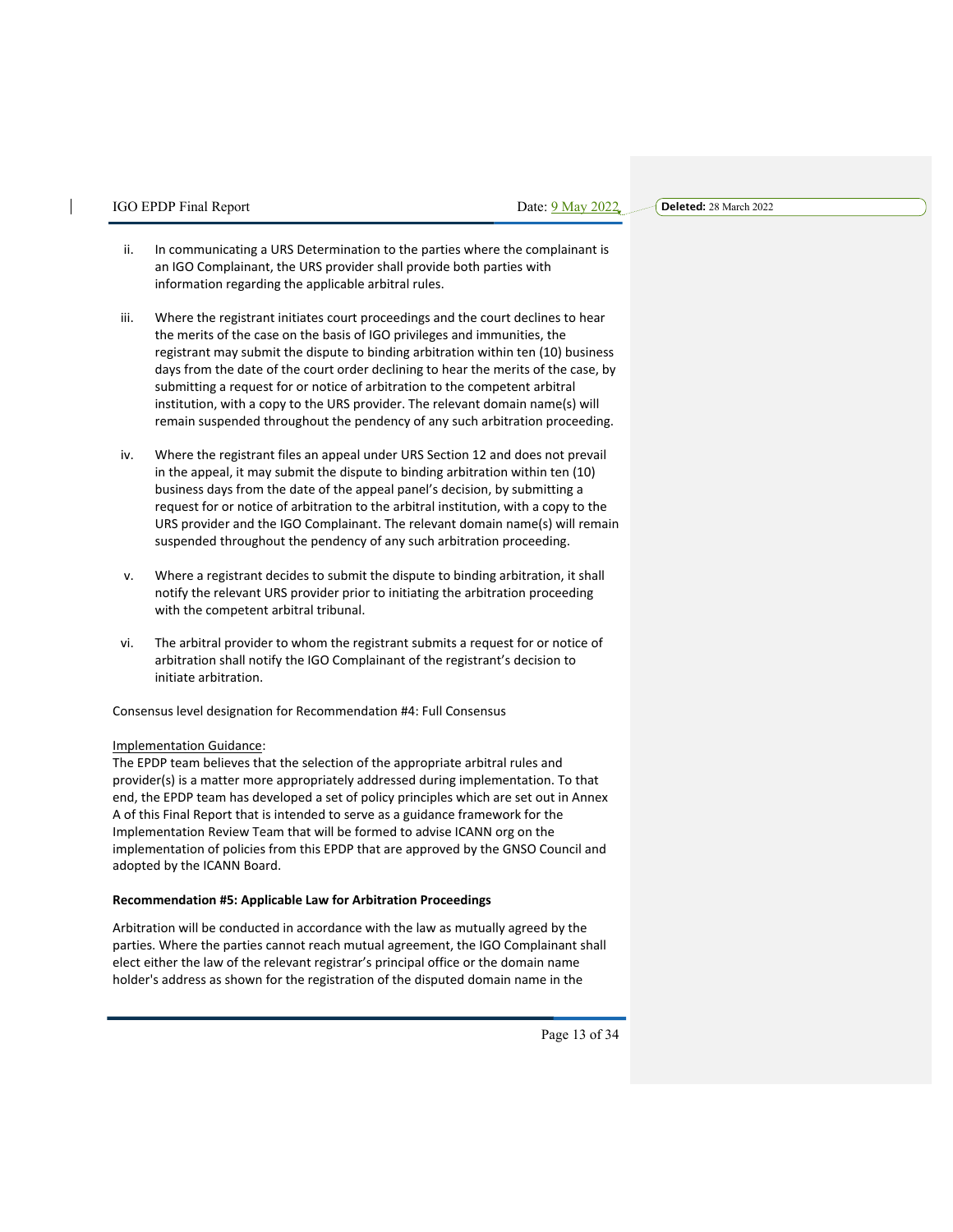**Deleted:** 28 March 2022

relevant registrar's Whois database at the time the complaint was submitted to the UDRP or URS provider. Where the parties cannot reach mutual agreement in a case where the domain name was registered through a privacy or proxy service<sup>4</sup> and the underlying registrant's identity is disclosed as part of the UDRP or URS proceeding, the IGO Complainant shall elect either the law of the relevant registrar's principal office or the law in the location of the underlying registrant. In all cases, where neither law provides for a suitable cause of action, the arbitral tribunal shall make a determination as to the law to be applied in accordance with the applicable arbitral rules.

Consensus level designation for Recommendation #5: Full Consensus

#### NOTE ON RECOMMENDATIONS #1 - #5:

The flow chart below depicts the sequence of events that occur during a UDRP or URS proceeding, with the additions and changes proposed by the EPDP team highlighted in blue. The flow chart was prepared by the EPDP team for illustrative purposes only, to assist with understanding of the implications of the EPDP team's final recommendations. It should not be interpreted as the authoritative source of the EPDP team's final recommendations, nor is it an indication of the entire UDRP/URS procedures. In the event of any inconsistencies or gaps between the flow chart and the text of the EPDP team's final recommendations (as set forth above), the text version of the recommendation shall prevail.

<sup>4</sup> The EPDP team has considered the differences between privacy and proxy services (e.g., as expressed in the respective definitions in Sections 1.2 and 1.3 of the Privacy & Proxy Specification in the Registrar Accreditation Agreement: https://www.icann.org/resources/pages/approved-with-specs-2013-09-17 en#privacy-proxy) as well as UDRP Rule 4(b) (concerning timely updates to a respondent's data, including as a result of a request by a privacy or proxy service to disclose underlying customer data). As Recommendation #5 is intended to ensure that the choice of law for an arbitration proceeding is linked to the actual or underlying registrant and where they are located, the EPDP team has included language in the recommendation to address a situation where a domain name was registered via a privacy or proxy service.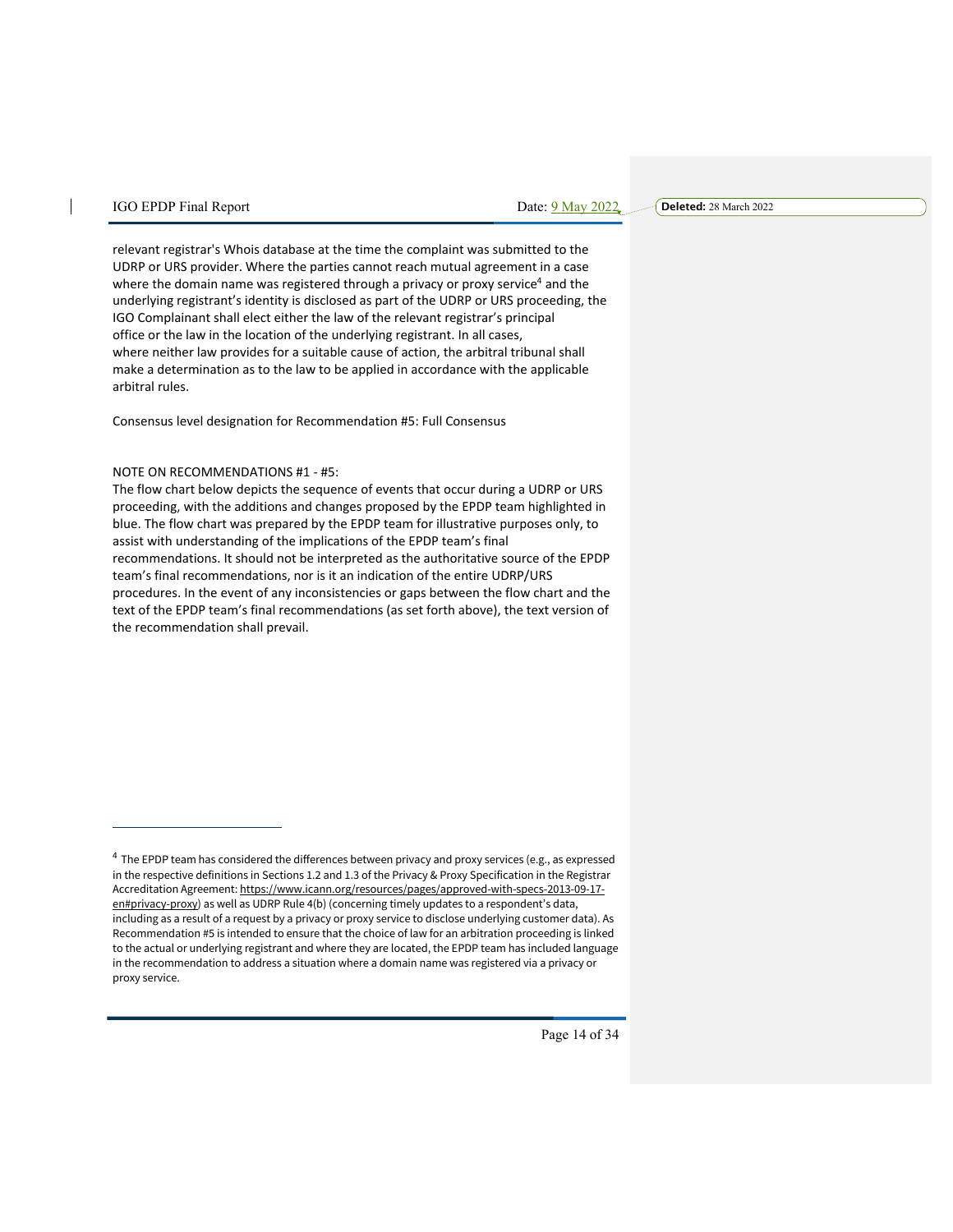$\overline{\phantom{a}}$ 

**Deleted:** 28 March 2022

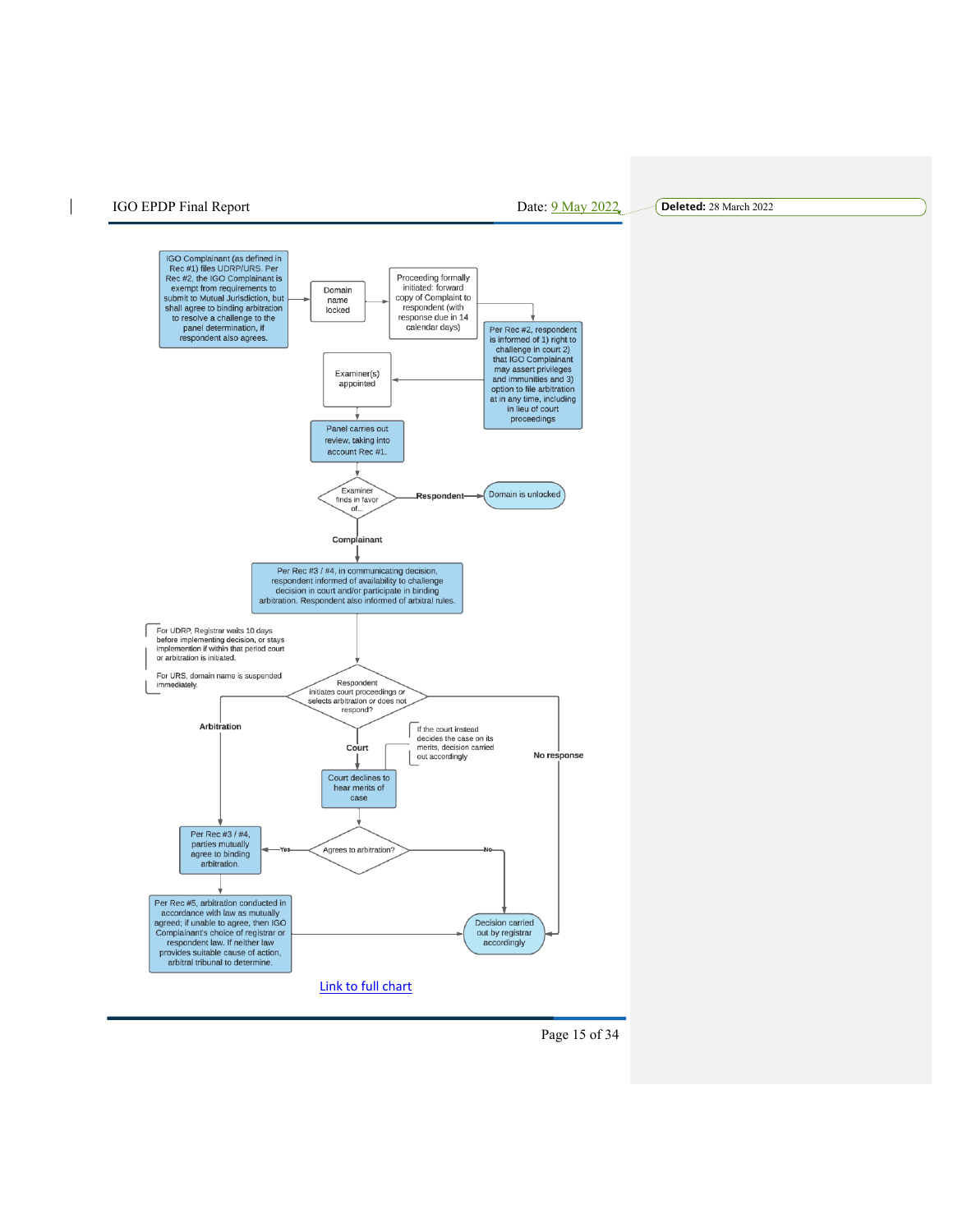| IGO EPDP Final Repo |  |  |
|---------------------|--|--|
|---------------------|--|--|

# 2.2 Policy Change Impact Analysis

The EPDP team believes that its recommendations, if approved and adopted, will facilitate access to and use of the UDRP and URS by IGOs while preserving existing registrant rights. In addition, the EPDP team has developed specific rationale for its recommendations that it believes demonstrates how its proposed solution is appropriate and proportionate to the problem it was tasked to solve, without modifying the essential structure or scope of the UDRP or URS, both of which have been or will be reviewed by the GNSO's RPM PDP in its Phase 2 work.

The EPDP team understands that, if these recommendations become consensus policy, the policy will undergo review. Although the GNSO Council is responsible for determining when consensus policy reviews take place, the EPDP team suggests that initiation of a review should be triggered by a certain threshold number of IGO Complaints rather than conducted at fixed intervals or by calendar date.

The EPDP team believes that a review should include determination of the effectiveness of the policy. The EPDP team therefore proposes that a review include consideration of the following questions:

- Did the introduction of a definition of "IGO Complainant" assist IGOs with accessing and using the UDRP and URS?
- Were there instances where IGOs were not able to proceed with a UDRP or URS complaint for failure to meet the definition of "IGO Complainant"?
- Are UDRP and URS providers aware of any instances where a respondent was confused by the information included with the notice of complaint or opted for arbitration instead of initiating court proceedings?
- Did the changes outlined in recommendations 3 and 4 preserve the registrant's rights for judicial review in a court but also provided the option for arbitration instead of court or subsequent arbitration where an IGO successfully asserted its immunity?

The EPDP team also proposes the following metrics to assist with defining context to assess the effectiveness of the policy:

- Number of UDRP and URS complaints filed by IGOs
- Number of UDRP and URS panel decisions in favor of IGO Complainants:
	- $\circ$  (i) implemented by a registrar after ten (10) business days, without a court or arbitral proceeding; and
	- o (ii) stayed (i.e., not implemented) by a registrar as a result of the commencement of arbitration proceedings
- Number of UDRP and URS panel decisions involving IGO Complainants where there was no response from the registrant, and their outcomes
- Number of court proceedings filed by the registrant and whether the court assumed or declined jurisdiction
- Number of arbitration proceedings between an IGO Complainant and losing registrant

Page 16 of 34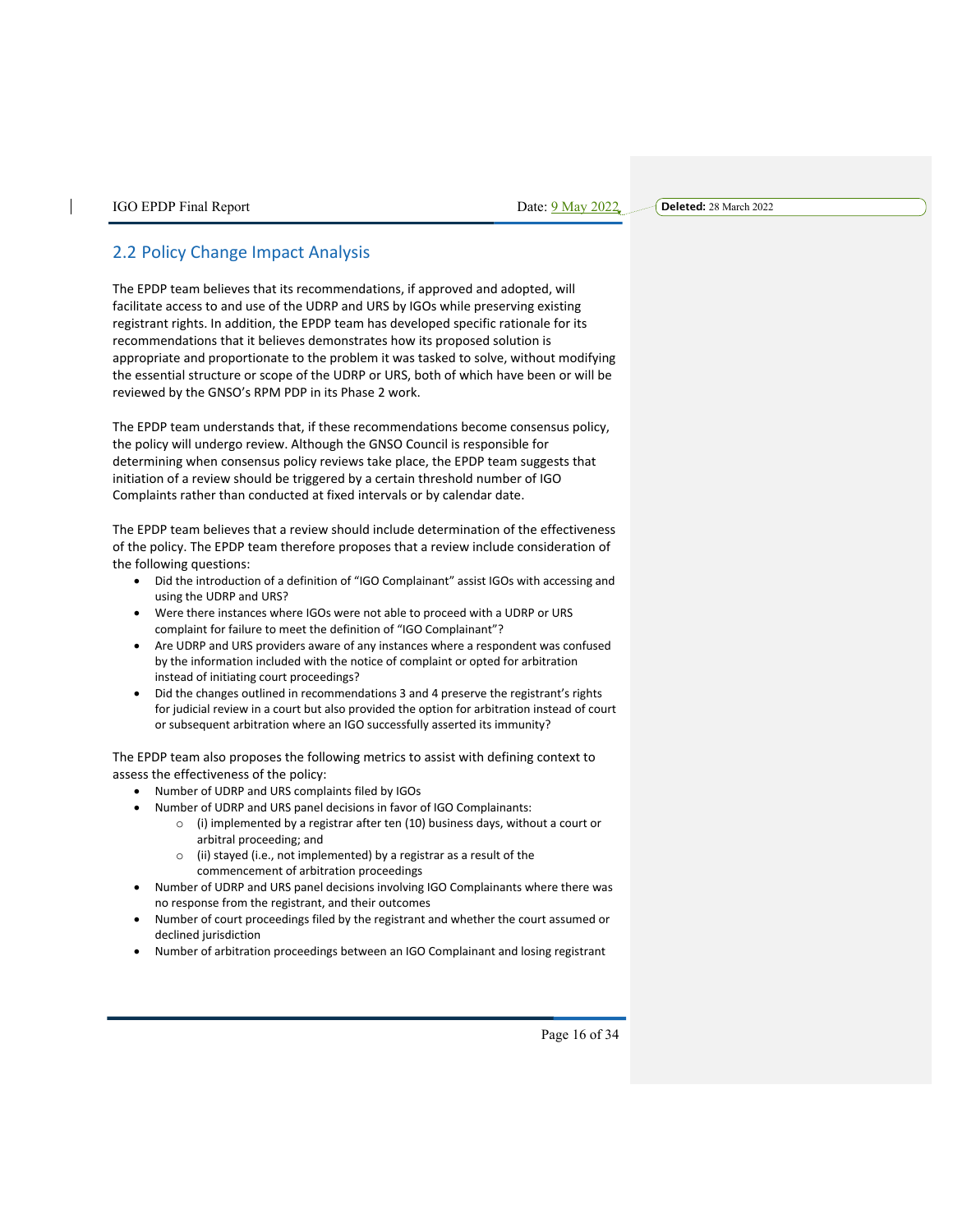$\overline{\phantom{a}}$ 

**Deleted:** 28 March 2022

The EPDP team recognizes that while some of these suggested metrics may be obtained from the relevant UDRP and URS service providers and ICANN-accredited registrars, it will likely be very difficult to obtain accurate counts and reports regarding post-UDRP/URS court proceedings. Similarly, obtaining accurate numbers and outcomes of arbitration proceedings will be extremely difficult, especially where these are not public. In these cases, it may be necessary to attempt to obtain illustrative data via registrant and IGO surveys, although the EPDP team acknowledges that the data obtained via such means are likely to be incomplete.

Page 17 of 34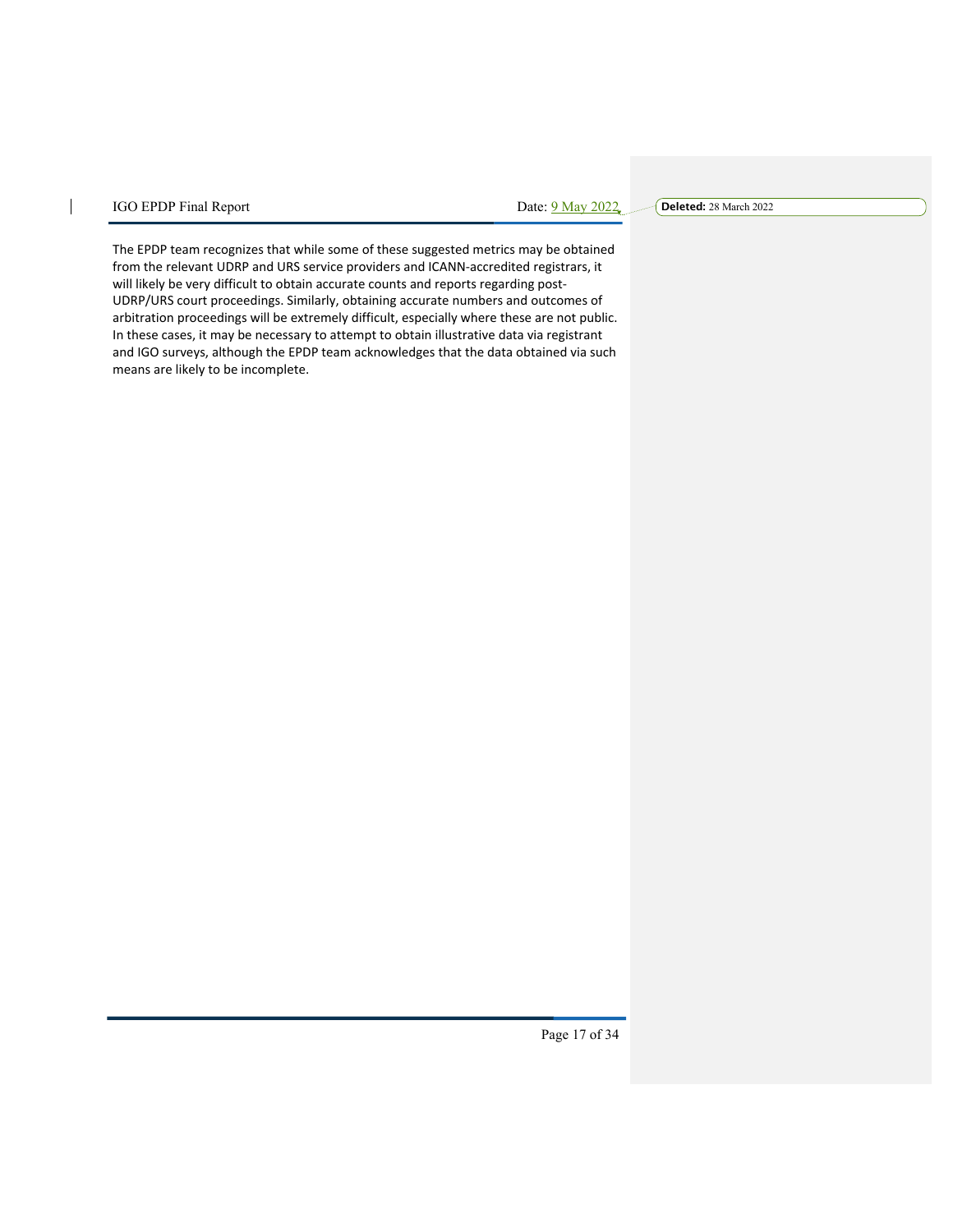# 3 Summary of Deliberations

This Section provides an overview of the deliberations of the EPDP team. The points outlined below are meant as brief, relevant background information on the group's discussions that provide the context for its proposed outcomes. They should not be read as representing the entirety of the deliberations of the EPDP team.

The EPDP team published its Initial Report for Public Comments in September 2021. It received a total of thirty-three (33) comments, fourteen (14) of which were submitted by individual commentators, thirteen (13) by organizations (largely from either IGOs or members of the domain investor community), with the remaining six (6) filed by one of ICANN's recognized community structures (viz., the Business and Intellectual Property Constituencies, the At Large Advisory Committee (ALAC), the Governmental Advisory Committee (GAC), the Registrars Stakeholder Group and the Registries Stakeholder Group)<sup>5</sup>. The EPDP team used the GNSO's Public Comment Review Tool to organize the various submissions according to each preliminary recommendation contained in the Initial Report. This facilitated the EPDP team's analysis of each comment and identification of any new issues, facts or concerns raised by the commentators.

The Public Comment Review Tool and the EPDP team's discussions of the comments it received can be reviewed on the EPDP team's wiki space here.

Between October 2021 (when the Public Comment Proceeding on the Initial Report was closed) to February 2022, the EPDP team reviewed the input it received and began developing draft final recommendations based on the feedback and its subsequent deliberations. The following sub-sections summarize the major themes and considerations discussed by the EPDP team in reaching its final conclusions.

# 3.1 Initial Fact-Finding and Research

Under the Addendum establishing the IGO Work Track and reflected in the EPDP team Charter, the EPDP team *"is expected to take into account the review of the relevant historical documentation and prior community work conducted by the IGO-INGO Access to Curative Rights Protection Mechanisms PDP Working Group (see Sections 3.1 and 3.2 of the PDP Final Report), relevant GAC Advice, the 31-October-2016 letter from IGO Legal Counsels to Council Leadership, the external legal expert opinion commissioned by the PDP Working Group (Annex F), and the IGO Small Group Proposal (Annex D)."* EPDP team members were provided with these documents and a Briefing Paper to clarify the

Page 18 of 34

<sup>&</sup>lt;sup>5</sup> The Public Comment proceeding, submissions and the staff report can be viewed here: https://www.icann.org/en/public-comment/proceeding/initial-report-epdp-specific-curative-rightsprotections-igos-14-09-2021.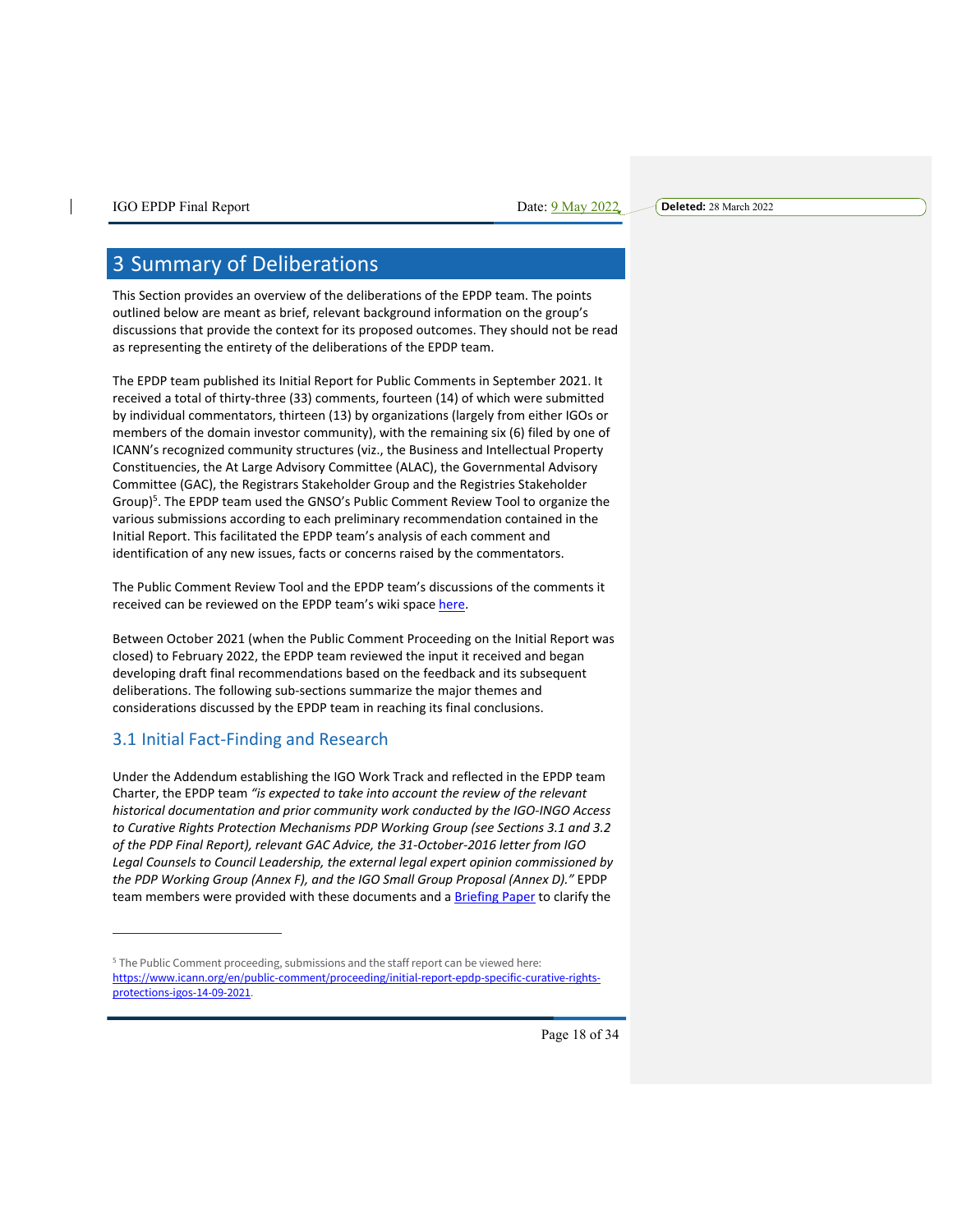| IGO EPDP Final Repor |  |
|----------------------|--|
|----------------------|--|

 $\text{Date: } 9 \text{ May } 2022$ 

**Deleted:** 28 March 2022

expected scope of work and to highlight the previous deliberations that took place in the IGO-INGO Access to Curative Rights PDP.

Notably, the Addendum provides that *"[i]n order to avoid, to the extent possible, reopening or re-visiting the policy recommendations, the GNSO Council instructs the IGO Work Track to base its recommendations on its analysis of the materials cited in this paragraph, and its deliberations as to whether there is a need to develop appropriate policy recommendations to address identified IGO needs in respect of the specific issue that was referred to the RPM PDP by the GNSO Council."* In this context, the EPDP team also reviewed a limited number of prior materials that the IGO-INGO Access to Curative Rights Protections PDP had considered relating to its discussions of an appeal process and possible elements of an arbitration process.

# 3.2 Deliberations Regarding IGO Eligibility under the UDRP and URS

As noted in Section 2 above, most of the EPDP team agreed that, to develop an appropriate policy solution for the problem it was tasked to solve, it was necessary to first consider the challenges which IGOs face with the current UDRP and URS requirement that a complainant have trademark rights. The GNSO Council had previously approved Recommendation #2 from the IGO-INGO Access to Curative Rights Protections PDP, which would allow IGOs to attempt to satisfy this requirement through reliance on the protections afforded by Article 6ter of the Paris Convention for the Protection of Industrial Property. In this regard, the EPDP team noted that, while Article 6ter requires member states at minimum to protect IGO identifiers against potentially confusing third-party trademark registrations or use as a mark, it does not in and of itself confer a recordation of substantive trademark rights to IGOs. The EPDP team also observed that the original Recommendation #2, as approved, leaves the decision as to whether Article 6ter protections would suffice for eligibility to file a UDRP and URS complaint to the relevant panelist(s) in each case, thereby potentially creating uncertainty for the parties involved.

The EPDP team sought to reach a solution that would provide more uniform and clearer guidance to IGOs, registrants and panelists without creating inconsistency with Recommendation #2. Following its analysis of Article 6ter, relevant GAC advice and the United Nations system, the EPDP team developed a proposed definition (including a demonstration of their public activities) for an "IGO Complainant" that would allow an IGO to demonstrate the rights that would be functionally equivalent to unregistered trademark rights.

The EPDP team's review of the Public Comments received on its proposed initial definition showed that those commentators who addressed the topic generally supported the EPDP team's proposal, though a few expressed concerns relating to the

Page 19 of 34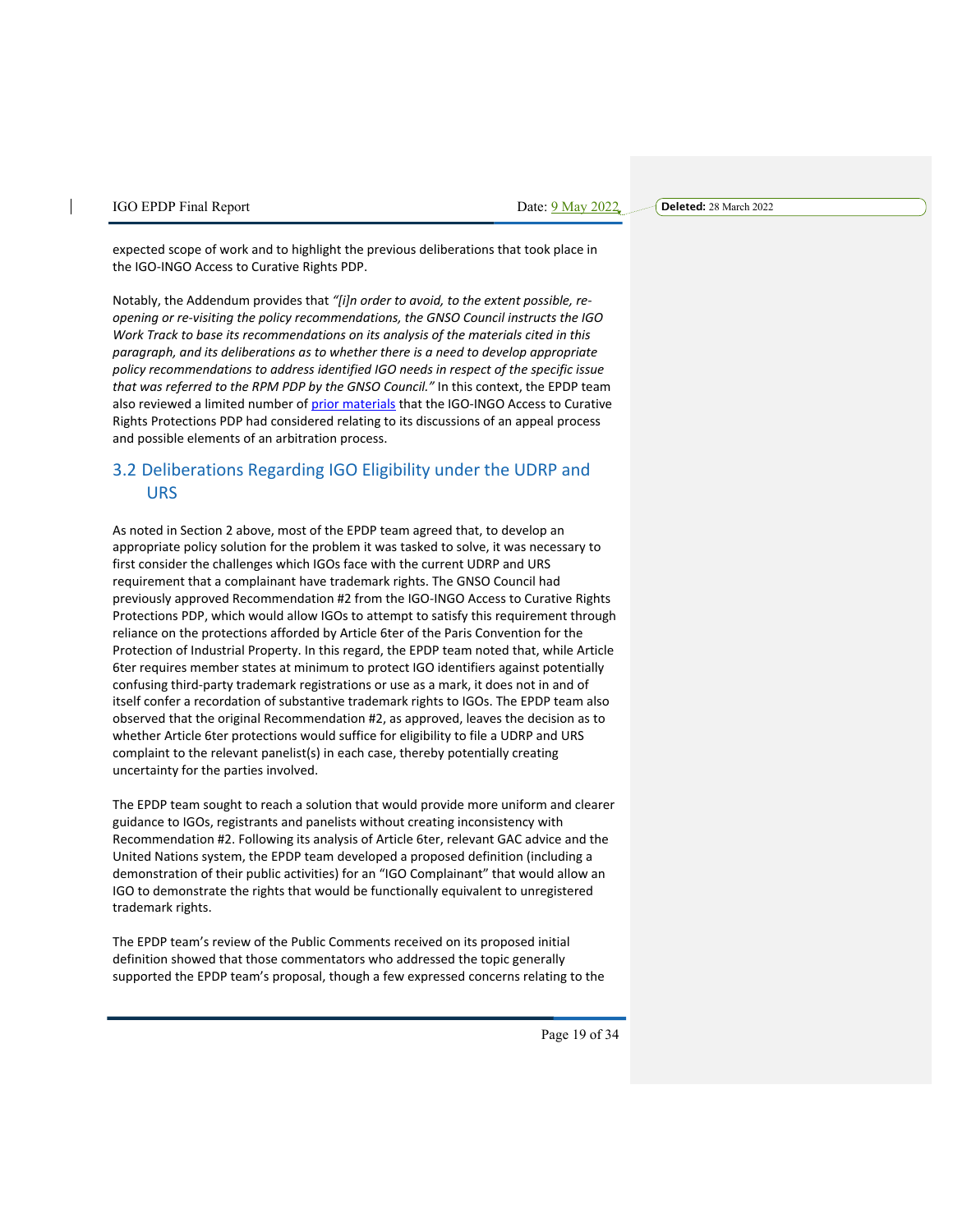**Deleted:** 28 March 2022

need to ensure consistency with the prior Curative Rights PDP recommendations and one commentator opposed the EPDP team's proposal. As a result of its consideration of the comments submitted, the EPDP team formed a small team to review its initial proposed definition. The small team proposed a refinement to the definition that the EPDP team discussed and approved. The EPDP team's final recommendations, including its amended proposed definition for an "IGO Complainant", can be found in Section 2.1.1, above.

The EPDP team referred to the following resources about the United Nations system in arriving at its proposed definition:

- A list of the current (as of August 2020) states and organizations that have received standing invitations to be observers at the United Nations General Assembly: https://undocs.org/A/INF/75/3.
- A list of the United Nations' various entities and programs, including its Specialized Agencies: https://www.un.org/en/about-us/un-system.
- A list of the United Nations' subsidiary bodies, including its standing and ad hoc committees: https://www.un.org/en/ga/about/subsidiary/index.shtml.

# 3.3 Deliberations Regarding IGO Immunity and Registrant Rights

The EPDP team noted that an external legal expert, Professor Edward Swaine, had been engaged previously to provide subject matter advice to the IGO-INGO Access to Curative Rights Protections PDP. The EPDP team discussed Professor Swaine's conclusion that requiring a complainant to submit to Mutual Jurisdiction<sup>6</sup>, as is the case under the UDRP and URS, can amount to a waiver of jurisdictional immunity by an IGO. Conversely, the EPDP team acknowledged that removing this requirement for IGO Complainants could prejudice a registrant's right and ability to have an initial UDRP or URS determination reviewed judicially, in that a successful assertion of immunity by an IGO means that the court in question will decline to proceed with the case. The EPDP team took note of the fact that Professor Swaine had suggested a few alternatives that could be pursued as a policy solution.

The EPDP team discussed several proposals that could allow for the recognition of IGO privileges and immunities without adversely affecting a registrant's right to file proceedings in a court: in particular, the benefits and risks of developing an appeal process internal to the UDRP (i.e., where appeals from an initial UDRP panel decision would be reviewed by a panel comprising experienced UDRP panelists) compared with

<sup>6</sup> This term in the UDRP and URS refers to the jurisdiction either of a court where the relevant registrar's principal office is located, or of the registrant's location.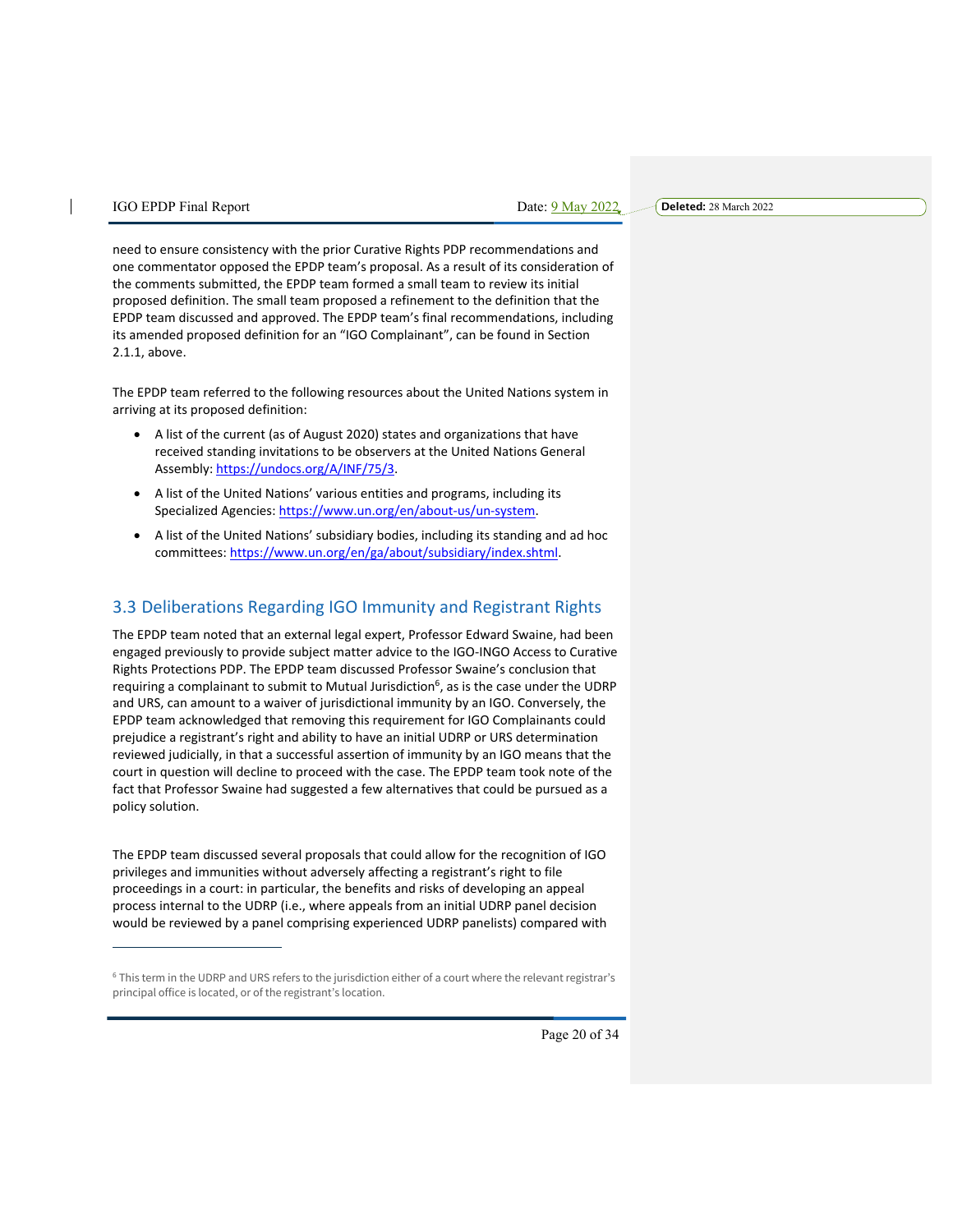**Deleted:** 28 March 2022

allowing for a voluntary arbitration process. The EPDP team reviewed proposals concerning the required elements for either an appeal process or an arbitration option, covering matters ranging from the selection of an appeals panel or arbitral tribunal and how to ensure their neutrality to the procedural rules that should apply to either process option. Initially, some EPDP team members believed that an internal appeals process was the most efficient path forward (e.g., pointing to the process that Nominet has been using in the ".uk" ccTLD), but other members of the Work Track thought that making the option of voluntary arbitration explicit in the UDRP and URS was the more appropriate solution.

The EPDP team ultimately agreed to work on an arbitration process rather than an internal appeal mechanism and reached agreement on several elements that needed to be incorporated into the UDRP and URS as requirements, e.g., the arbitration must be conducted as a substantive, de novo review of the case, and in UDRP cases the registrar's lock on the disputed domain must be maintained for the duration of the relevant proceedings. The EPDP team decided to seek public input on other key aspects regarding an arbitration option. In its Initial Report, which it published for Public Comments in September 2021, the EPDP team requested community feedback on the following two questions:

- Whether a losing registrant should have the ability to preserve the option to go to arbitration if it decides to first file a case in court and the court declines to hear the merits of the case; and
- What substantive law should apply in the arbitration proceeding.

The EPDP team had decided to seek Public Comments on these questions as some EPDP team members believed that preserving the option for a registrant to go to arbitration following an unsuccessful attempt to invoke judicial consideration of its case would lead to a much more costly and inefficient process, while other members thought it was important to ensure that a registrant continues to be able to seek consideration of the merits of its case.

The Public Comments demonstrated strong concerns, particularly amongst individual commentators, regarding the EPDP team's proposal to exempt IGO Complainants from the requirement to agree to submit to a Mutual Jurisdiction, to the extent that it would result in limitations on the registrant's ability to file court proceedings against an IGO or in compelling a registrant to go to arbitration. These commentators emphasized that the outcomes of the EPDP should not reduce or otherwise adversely affect the rights of registrants.

Some commentators, including the ALAC and the GAC, welcomed the introduction of an arbitration option into the UDRP and URS processes, noting that arbitration is a wellrecognized dispute resolution process, including for commercial disputes. However, although there was some support for an arbitration option, there was no universal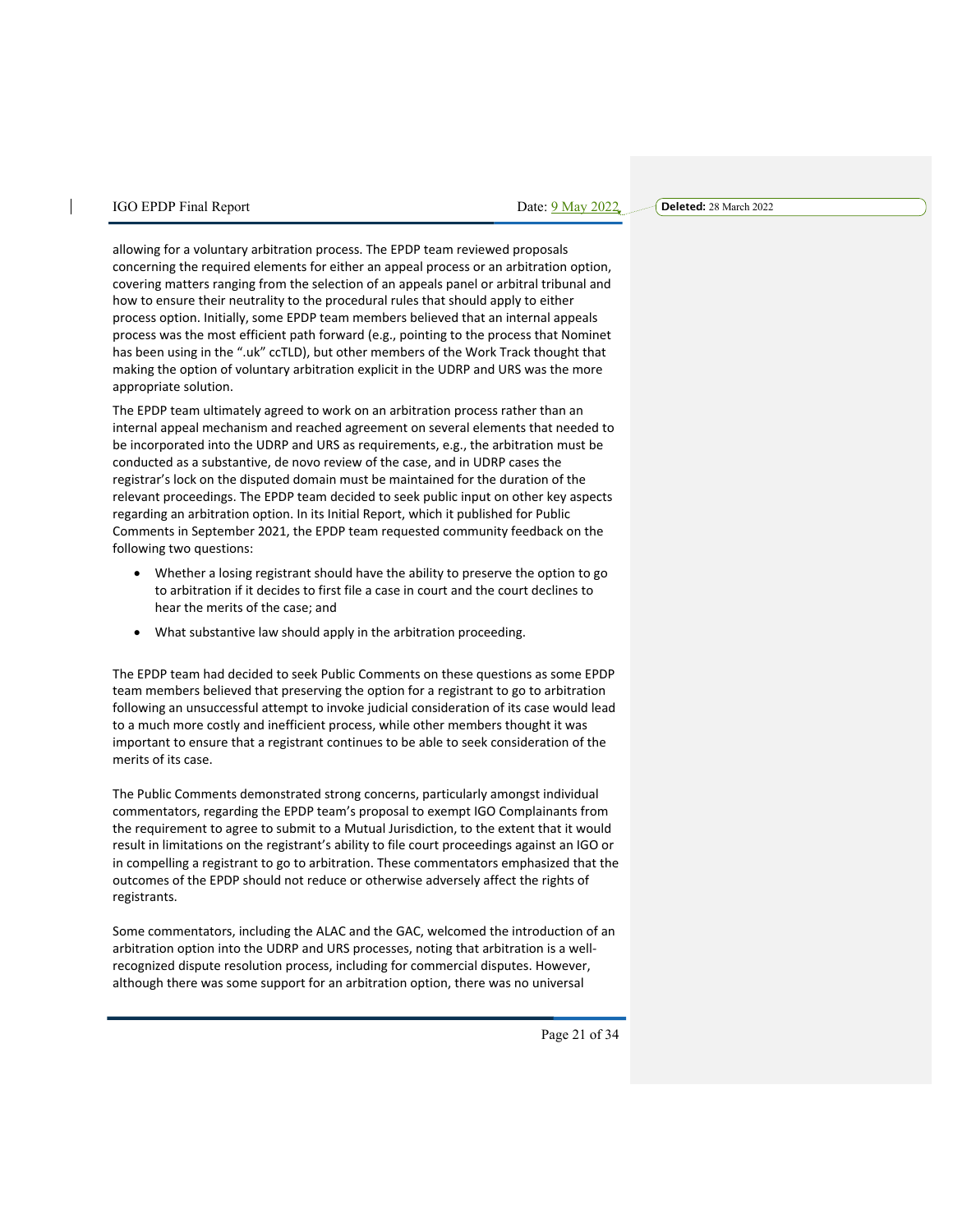**Deleted:** 28 March 2022

agreement amongst the commentators as to whether arbitration should be the sole avenue for final resolution of a dispute or whether a registrant should continue to be able to seek arbitration following an unsuccessful attempt to have the merits of its case considered by a court. Several commentators expressed the clear view that adding arbitration to the UDRP and URS should not remove or reduce a registrant's right to initiate court proceedings, and a few commentators suggested that the EPDP team should clarify its recommendations in this regard.

The EPDP team agreed that its final recommendations must represent a balance between the rights of IGOs and those of registrants. In reviewing all the Public Comments received on this topic, the EPDP team also considered specific alternative suggestions and text raised by a few commentators. A small team was tasked to develop specific policy principles on key elements that the EPDP team believes are important for arbitration proceedings between an IGO Complainant and a registrant. These policy principles are intended to guide the future Implementation Review Team in selecting an arbitration provider (or providers) and the applicable arbitral rules.

Based on its analysis of the Public Comments, the EPDP team modified its preliminary recommendations to:

- (i) Clarify that its proposal to exempt an IGO Complainant (as defined) from the requirement to agree to submit to a Mutual Jurisdiction does not alter or limit a registrant's ability and right to initiate court proceedings;
- (ii) Include an obligation for a UDRP or URS provider to inform a registrant, when notifying it of a complaint filed by an IGO Complainant, that it has the right to file court proceedings as well as to seek arbitration, and the potential implications where an IGO raises its immunities and privileges in a court proceeding;
- (iii) Provide that a registrant continues to have the option to seek arbitration after it has filed suit in court and the court has declined to hear the merits of the case on the basis of IGO privileges and immunities; and
- (iv) Require that the relevant registrar (in a UDRP proceeding) or URS provider (in a URS proceeding) inform the IGO Complainant should a registrant decide to pursue arbitration.

The EPDP team's final recommendations can be found in Section 2.1.2 (above).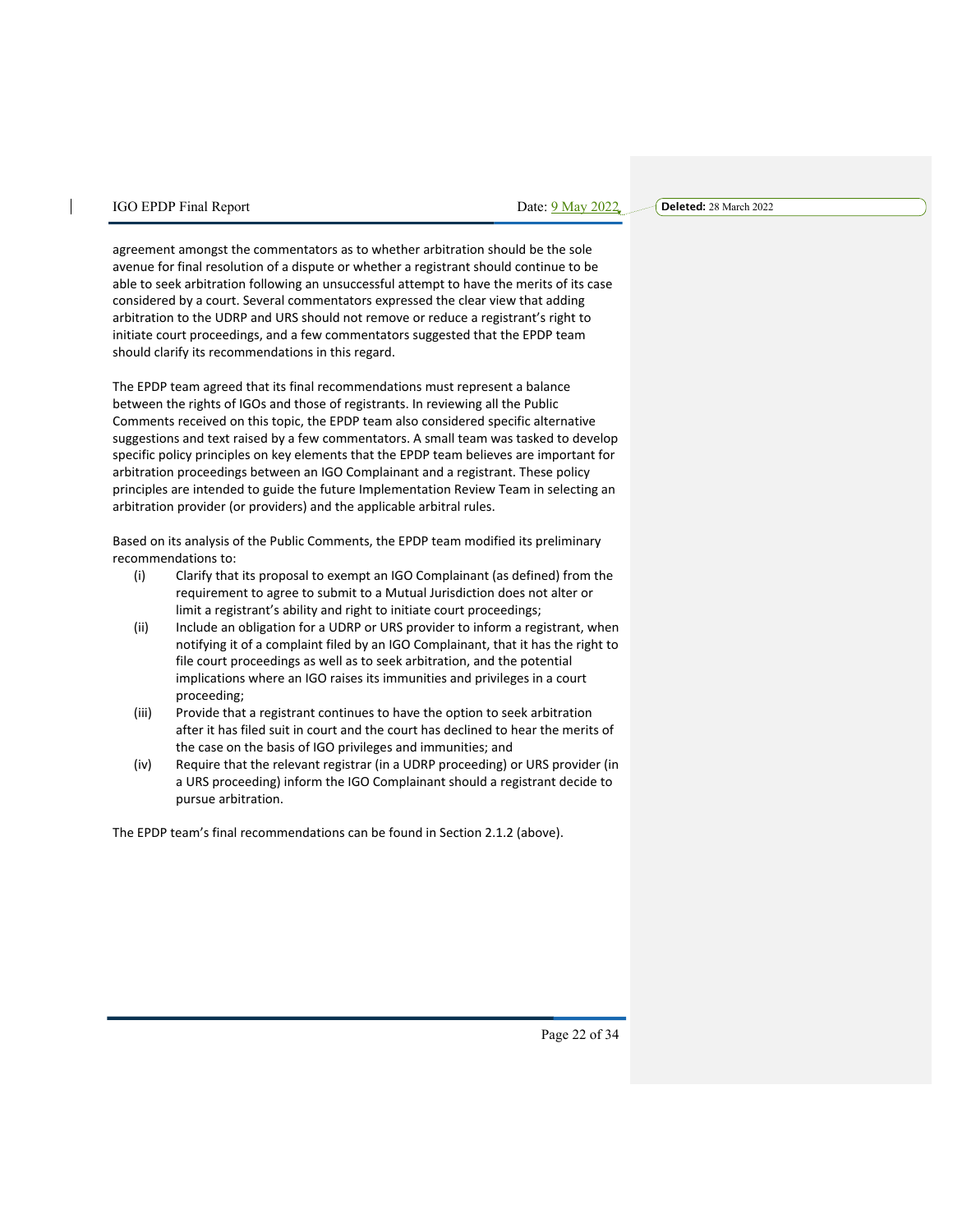$\mathsf{l}$ 

**Deleted:** 28 March 2022

# 4 Conclusions and Next Steps

# 4.1 Final Conclusions

As described more fully in Section 2, above, the EPDP team has reached agreement on the addition of a definition of "IGO Complainant" to the current Rules applicable to the UDRP and URS, which is intended to clarify how an IGO may demonstrate rights to proceed against a registrant in the absence of a (registered) trademark. The EPDP team has also agreed that providing for voluntary arbitration within the overall framework of the UDRP and URS is an appropriate approach toward resolving the issue of how to recognize an IGO's jurisdictional immunity, provided that a registrant's right to choose to go to court is also preserved.

## 4.2 Next Steps

This Final Report will be delivered to the GNSO Council for its consideration of the recommendations from the EPDP team.

Page 23 of 34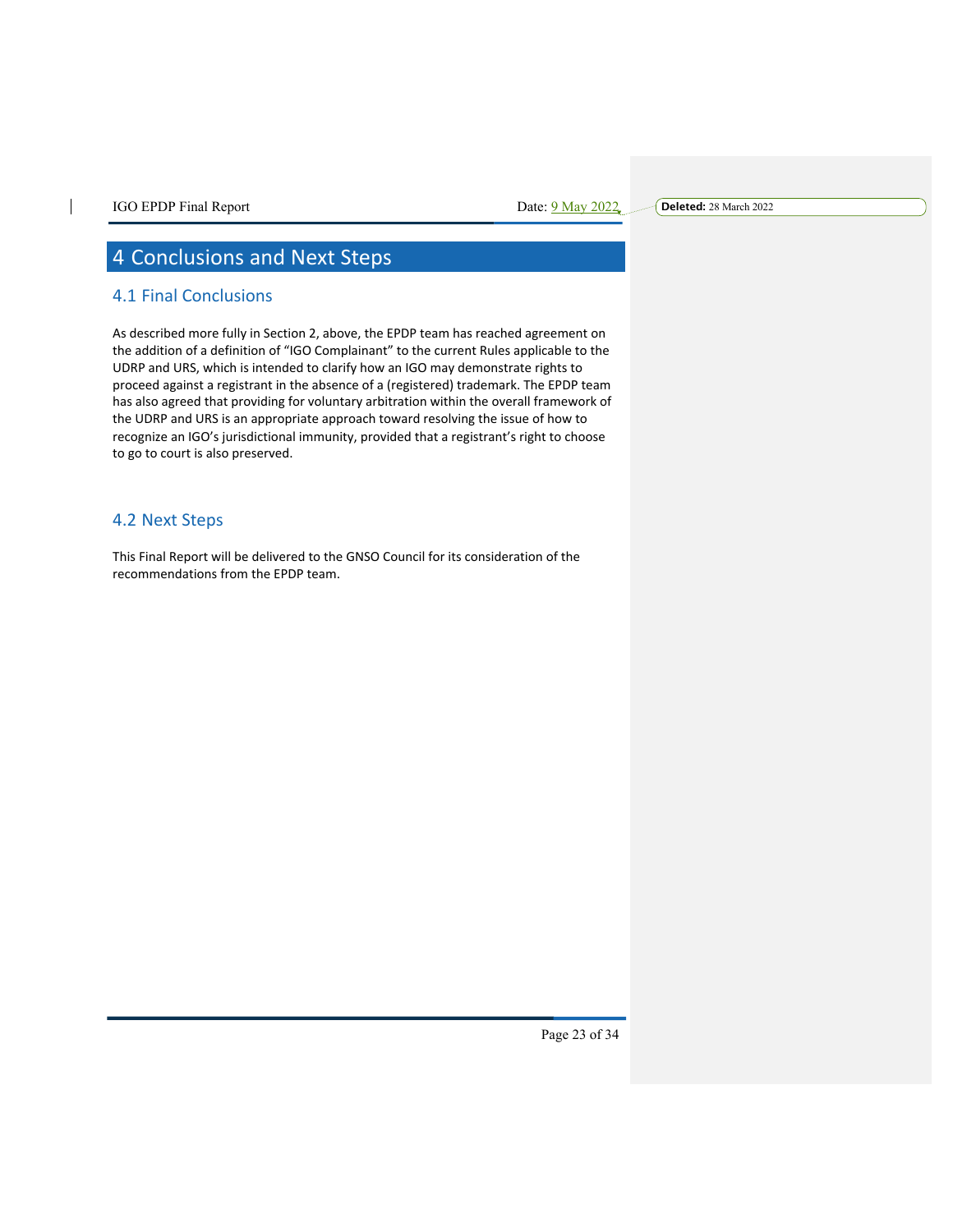# 5 Relevant Process & Issue Background

## 5.1 Process Background

In June 2014, the GNSO Council *chartered* the IGO-INGO Access to Curative Rights PDP to develop policy recommendations as to whether *"to amend the UDRP and URS to allow access to and use of these mechanisms by IGOs and [International Non-Governmental Organizations (INGOs)] and, if so in what respects or whether a separate, narrowly-tailored dispute resolution procedure at the second level modeled on the UDRP and URS that takes into account the particular needs and specific circumstances of IGOs*  and INGOs should be developed." The PDP Working Group submitted its **Final Report** containing five recommendations to the GNSO Council in July 2018. Following several months of deliberations over the PDP recommendations, during which several Councilors voiced concerns over the implications of Recommendation #5, in April 2019 the GNSO Council voted to approve the first four recommendations, and to refer Recommendation #5 to the RPM PDP to consider during Phase 2 of its work.

As indicated in its April 2019 resolution, the GNSO Council approved an Addendum to the RPM PDP Charter in January 2020 to initiate the necessary policy work on Recommendation #5. The Addendum reflects the outcomes of various discussions between the GNSO Council and the GAC as well as interested IGOs, during which the GAC and IGO representatives had indicated that they would be willing to participate in a targeted policy effort that focuses on the issue of curative rights for IGOs and drawing on the community's recent experiences with the Expedited PDP on the Temporary Specification for gTLD Registration Data and Work Track 5 of the GNSO New gTLD Subsequent Procedures PDP.

In October 2020, the GNSO Council issued a call for Expressions of Interest to serve as the IGO Work Track Chair. Following the GNSO Council leadership team's review of the applications it received, the GNSO Council appointed former ICANN Board Director Chris Disspain to the position in December 2020.

The **Addendum** to the RPM PDP Charter laid out certain criteria for membership appointments to the IGO Work Track and specified its overall composition and representativeness across the ICANN community. The GNSO's Business Constituency, Intellectual Property Constituency, Internet Service Providers and Connectivity Providers Constituency and the Non-Commercial Stakeholder Group, as well as the ALAC, the GAC and interested IGOs all appointed members in accordance with the requirements in the Addendum.

Following the completion of Phase 1 of the RPM PDP and pending the launch of Phase 2, the GNSO Council resolved to continue the IGO Work Track's work through an EPDP in August 2021. The Council emphasized that this decision was wholly procedural in nature

Page 24 of 34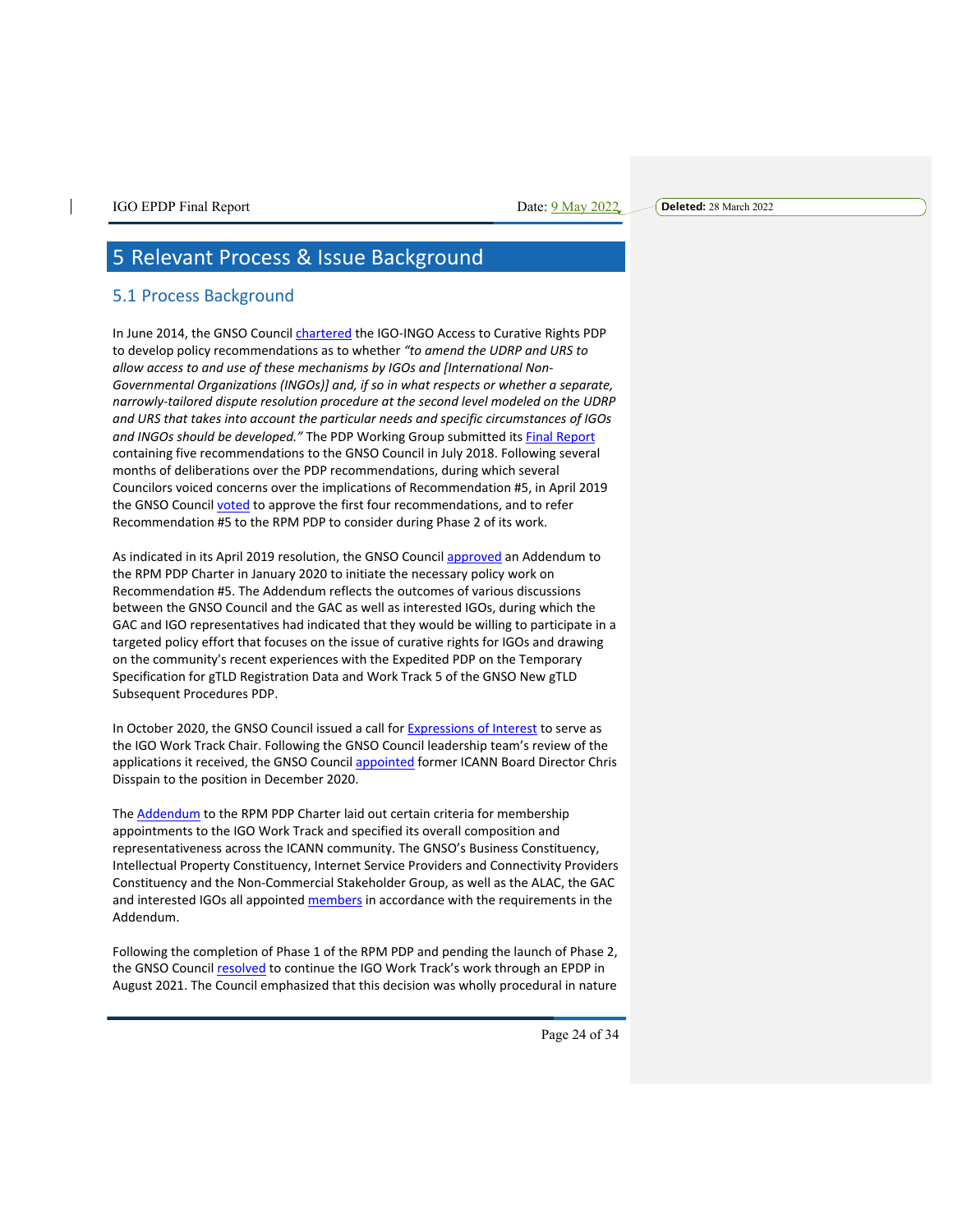**Deleted:** 28 March 2022

and was intended to provide a process framework to maintain the momentum the IGO Work Track had displayed and to continue the same scope of work (via the new EPDP Charter) as reflected in the original Addendum that the GNSO Council had previously approved.

# 5.2 Issue Background

The IGO-INGO Access to Curative Rights PDP (active from June 2014 to July 2018) had been preceded by an IGO-INGO Protections in All gTLDs PDP, which had taken place between October 2012 and November 2013. One of the recommendations from that prior PDP, which the GNSO Council approved, was for the GNSO Council to request an Issue Report to determine whether a separate PDP should be initiated to explore possible amendments to the UDRP and the URS that would enable access to and use of such curative rights protection mechanisms by IGOs and INGOs. The Final Issue Report that the GNSO Council requested includes background on prior work within and outside the ICANN community on the issue of curative rights protections for IGOs and INGOs, and documented the challenges that these organizations face in using the existing UDRP and URS. Consequently, the GNSO Council initiated the IGO-INGO Access to Curative Rights PDP in June 2014, *"to evaluate: (i) whether the UDRP and/or URS should be amended (to enable their access and use by IGOs and INGOs whose identifiers had been recommended for protection by the IGO-INGO PDP WG) and if so, in what way; or (ii) whether a separate narrowly-tailored procedure modeled on these curative rights protection measures to apply only to protected IGO and INGO identifiers should be developed."*

Following four years of deliberations, the IGO-INGO Access to Curative Rights PDP proposed five recommendations to the GNSO Council, as follows:

#### *Recommendation #1:*

*1(a): For INGOs (including the Red Cross movement and the International Olympic Committee), no substantive changes to the UDRP and URS are to be made, and no specific new dispute resolution procedures are to be created. 1(b): For IGOs, no specific new dispute resolution procedures are to be created.*

#### *Recommendation #2:*

*The Working Group notes that an IGO may seek to demonstrate that it has the requisite standing to file a complaint under the UDRP or URS by showing that it has complied with the requisite communication and notification procedure in accordance with Article 6ter of the Paris Convention for the Protection of Industrial Property. An IGO may consider this to be an option where it does not have a registered trademark or service mark in its name and/or acronym but believes it has certain unregistered trademark or service mark rights for which it must adduce factual evidence to show that it nevertheless has substantive legal rights in the name and/or acronym in question.* 

Page 25 of 34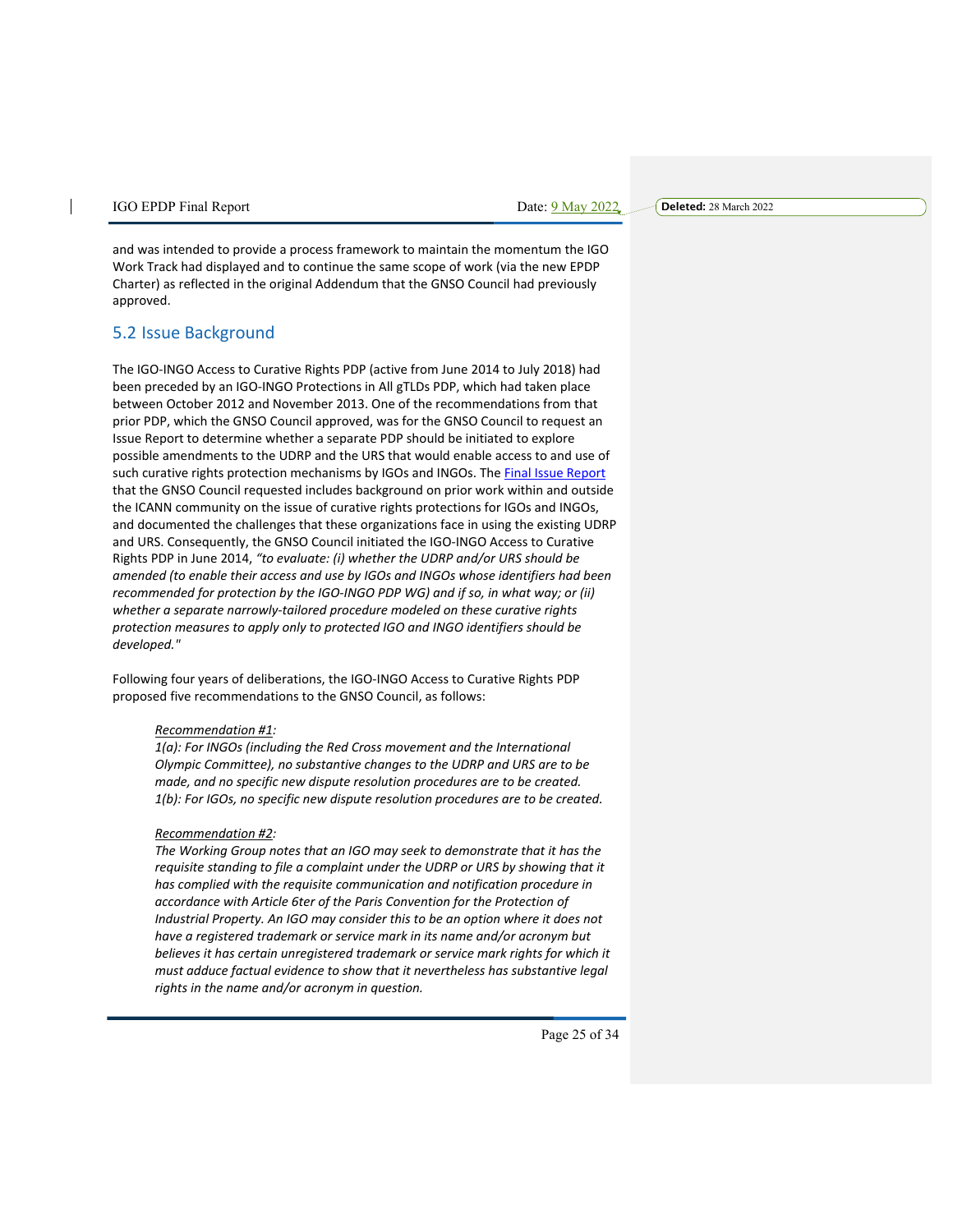*In this regard, the Working Group recommends that specific Policy Guidance on this topic be issued by ICANN to clarify the following points:* 

*(a) this alternative mechanism for standing is not needed in a situation where an IGO already holds trademark or service mark rights in its name and/or acronym, as the IGO would in such a case proceed in the same way as a non-IGO trademark owner;* 

*(b) whether or not compliance with Article 6ter will be considered determinative of standing is a decision to be made by the UDRP or URS panelist(s) based on the facts of each case; and* 

*(c) the possibility that an IGO may seek to rely on its compliance with Article 6ter to demonstrate standing should not modify or affect any of the existing grounds which UDRP and/or URS panelists have previously found sufficient for IGO standing (e.g., based on statutes and treaties).*

#### *Recommendation #3:*

*ICANN shall create and issue Policy Guidance: (a) outlining the various procedural filing options available to IGOs, e.g. they have the ability to elect to have a complaint filed under the UDRP and/or URS on their behalf by an assignee, agent or licensee; and (b) advising IGOs and INGOs to, in the first instance and prior to filing a UDRP or URS complaint, contact the registrar of record to address the harms for which they are seeking redress. In addition, ICANN shall ensure that this Policy Guidance document is brought to the notice of the Governmental Advisory Committee (GAC) for its and its members' and observers' information and published along with the procedures and rules applicable to the UDRP and URS on the ICANN website.*

#### *Recommendation #4:*

*Notwithstanding GAC advice concerning access to curative rights processes for IGOs as well as the Charter language requiring the Working Group to consider "the need to address the issue of cost to IGOs and INGOs to use curative processes", there was no support within the Working Group for a recommendation to provide subsidies to any party to use the UDRP or URS. Nevertheless, the Working Group recognizes that it has no authority to obligate the expenditure of ICANN funds, and it understands, further, that the feasibility of providing IGOs with access to the UDRP and URS at no or nominal cost to the IGOs is a question that must be addressed directly through discussions between the ICANN Board with the GAC and IGOs. The Working Group also notes that many Working Group members believe that a respondent should also be eligible to receive financial support for its defense in a case where ICANN has subsidized the complainant.*

*Recommendation #5:* 

Page 26 of 34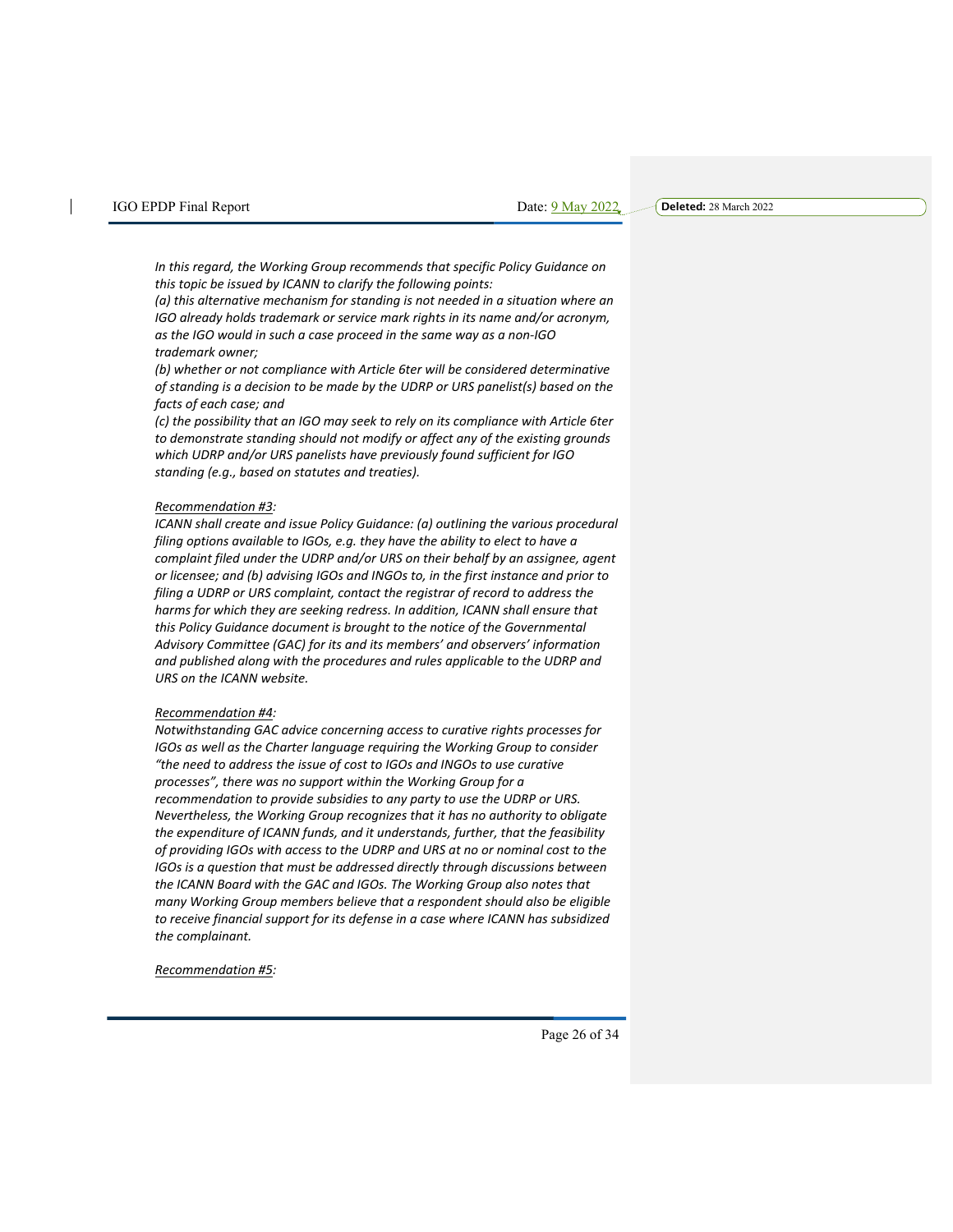**Deleted:** 28 March 2022

*Where a losing registrant challenges the initial UDRP/URS decision by filing suit in a national court of mutual jurisdiction and the IGO that succeeded in its initial UDRP/URS complaint also succeeds in asserting jurisdictional immunity in that court, the decision rendered against the registrant in the predecessor UDRP or URS shall be set aside (i.e. invalidated).*

As noted in Section 1, above, the GNSO Council's review of the PDP Final Report revealed several concerns over the implications of Recommendation #5. The GNSO Council therefore decided not to approve this recommendation, electing instead to refer it to the RPM PDP and to create a separate IGO Work Track within that PDP framework that was to try to develop a policy solution that would nevertheless be *"generally consistent"* with the other four PDP recommendations that the GNSO Council approved.

The GNSO Council's intentions and instructions as to the scope of work for the new IGO Work Track are documented in its resolution creating the Work Track and the Addendum laying out the problem statement, membership requirements and process methodology for the Work Track. As noted above, these instructions and scope of work were not affected or modified through the GNSO Council's procedural decision to continue the Work Track's work via an EPDP.

Page 27 of 34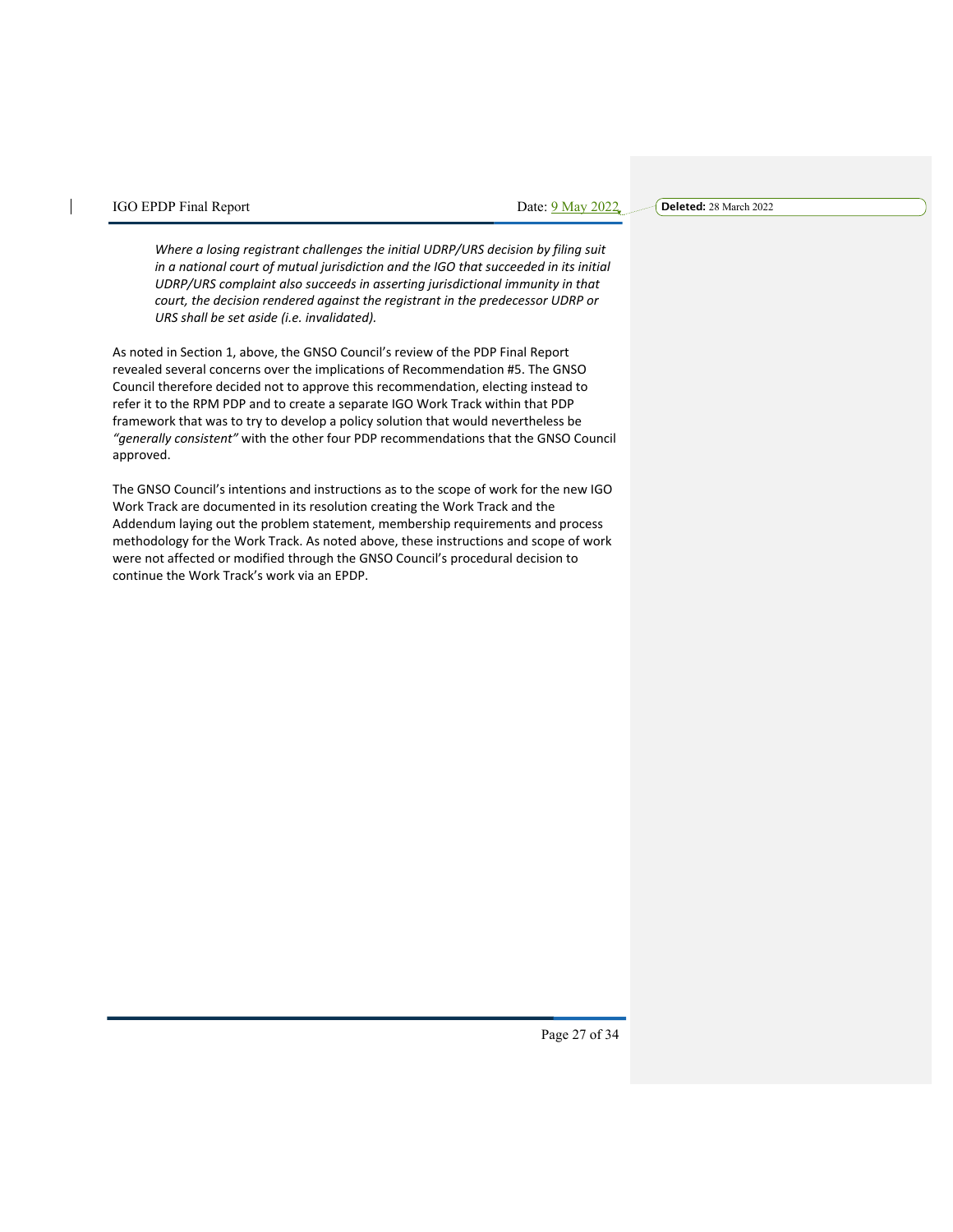# 6 Approach Taken by the EPDP Team

# 6.1 Working Methodology

The EPDP team held its first meeting in February 2021. Recordings and transcripts of the group's discussions can be found on its wiki space. It has conducted its work primarily through weekly conference calls, in addition to email exchanges on its mailing list.

As instructed by the GNSO Council, the EPDP team prepared a work plan which it reviewed on a regular basis. The EPDP Chair and the GNSO Council liaison to the EPDP team also provided regular reports to the GNSO Council regarding the status and progress of the group's work. Details of the project schedule, attendance and action items can be found in the monthly project packages.

The EPDP Team email archives can be found at https://mm.icann.org/pipermail/gnsoigo-wt/.

# 6.1.1 EPDP Membership and Attendance

#### **Plenary Meetings:**

- 39 Plenary calls (w/ 6 cancelled) for 58.5 call hours for a total of 1015.5 person hours
- 80.3% total participation rate

#### **Small Team Meetings:**

- 8 Small team calls for 8.0 call hours for a total of 62.0 person hours
- 100.0% total participation rate

#### **Leadership Meetings:**

• 33 Leadership calls for 33.0 call hours for a total of 200.0 person hours

Page 28 of 34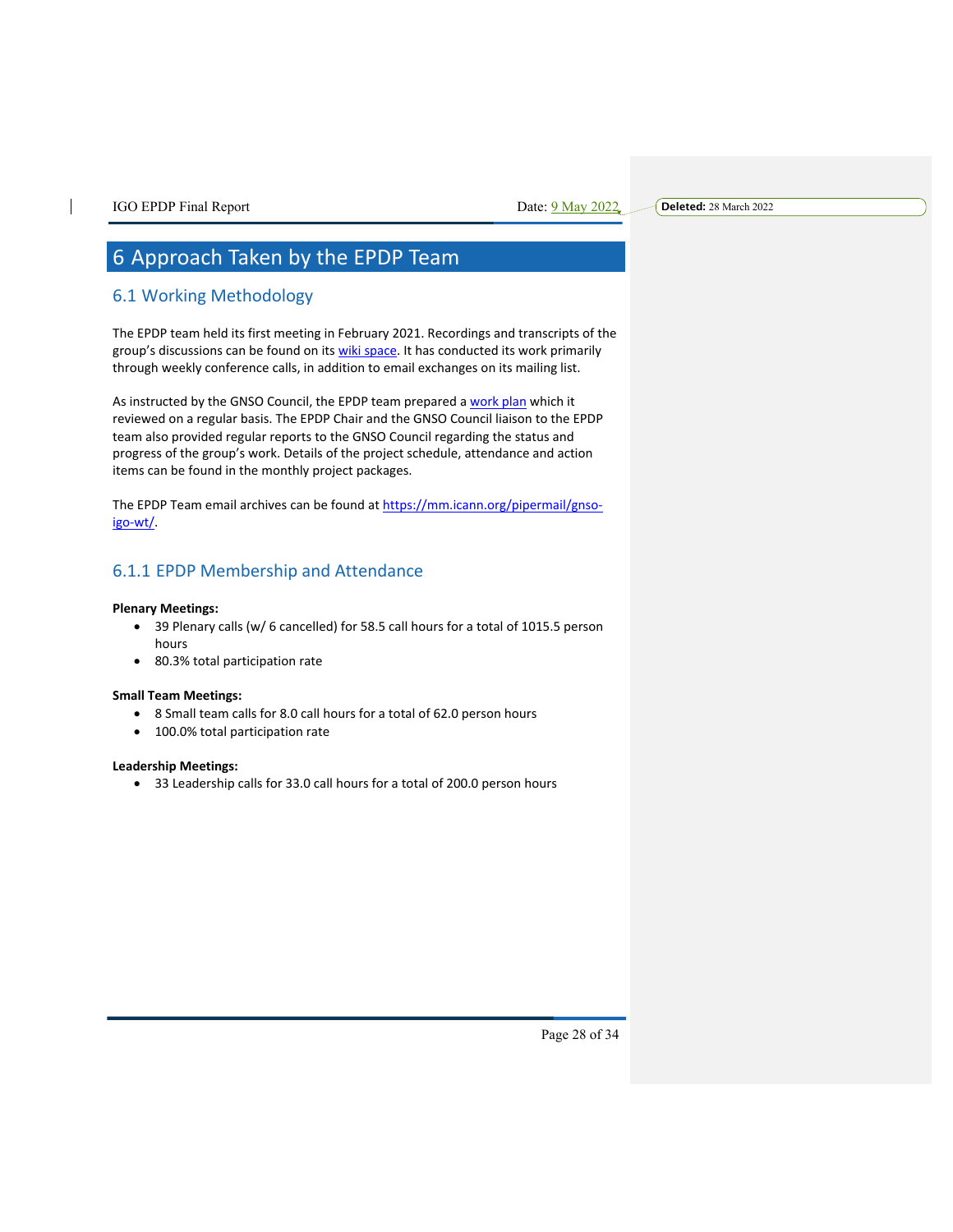





| <b>Represented Group / Member</b>                            | <b>SOI</b> | <b>Start Date</b> | <b>Depart Date</b> | <b>Attended %</b> | Role    |
|--------------------------------------------------------------|------------|-------------------|--------------------|-------------------|---------|
| <b>At-Large Advisory Committee (ALAC)</b>                    |            |                   |                    | 93.2%             |         |
| Justine Chew                                                 | SOI        | 17-Dec-2020       |                    | 91.4%             |         |
| Yrjö Länsipuro                                               | SOI        | 17-Dec-2020       |                    | 94.9%             |         |
| <b>Commercial Business Users Constituency (BC)</b><br>100.0% |            |                   |                    |                   |         |
| Jay Chapman                                                  | SOI        | 17-Dec-2020       |                    | 100.0%            |         |
| <b>GNSO Council</b><br>93.2%                                 |            |                   |                    |                   |         |
| Chris Disspain                                               | SOI        | 17-Dec-2020       |                    | 100.0%            | Chair   |
| Jeffrey Neuman                                               | SOI        | 8-Jan-2021        |                    | 87.2%             | Liaison |
| John McElwaine                                               | SOI        | 8-Jan-2021        |                    | 92.3%             | Liaison |
| <b>Governmental Advisory Committee (GAC)</b><br>74.4%        |            |                   |                    |                   |         |
| Alexandra Excoffier                                          | SOI        | 17-Dec-2020       |                    | 69.2%             |         |
| Brian Beckham                                                | SOI        | 17-Dec-2020       |                    | 92.3%             |         |
| Kavouss Arasteh                                              | SOI        | 17-Dec-2020       |                    | 38.5%             |         |
| Susan Anthony                                                | SOI        | 17-Dec-2020       |                    | 97.4%             |         |

The Members of the EPDP team are:

Page 29 of 34

## **Deleted:** 28 March 2022

 $\overline{1}$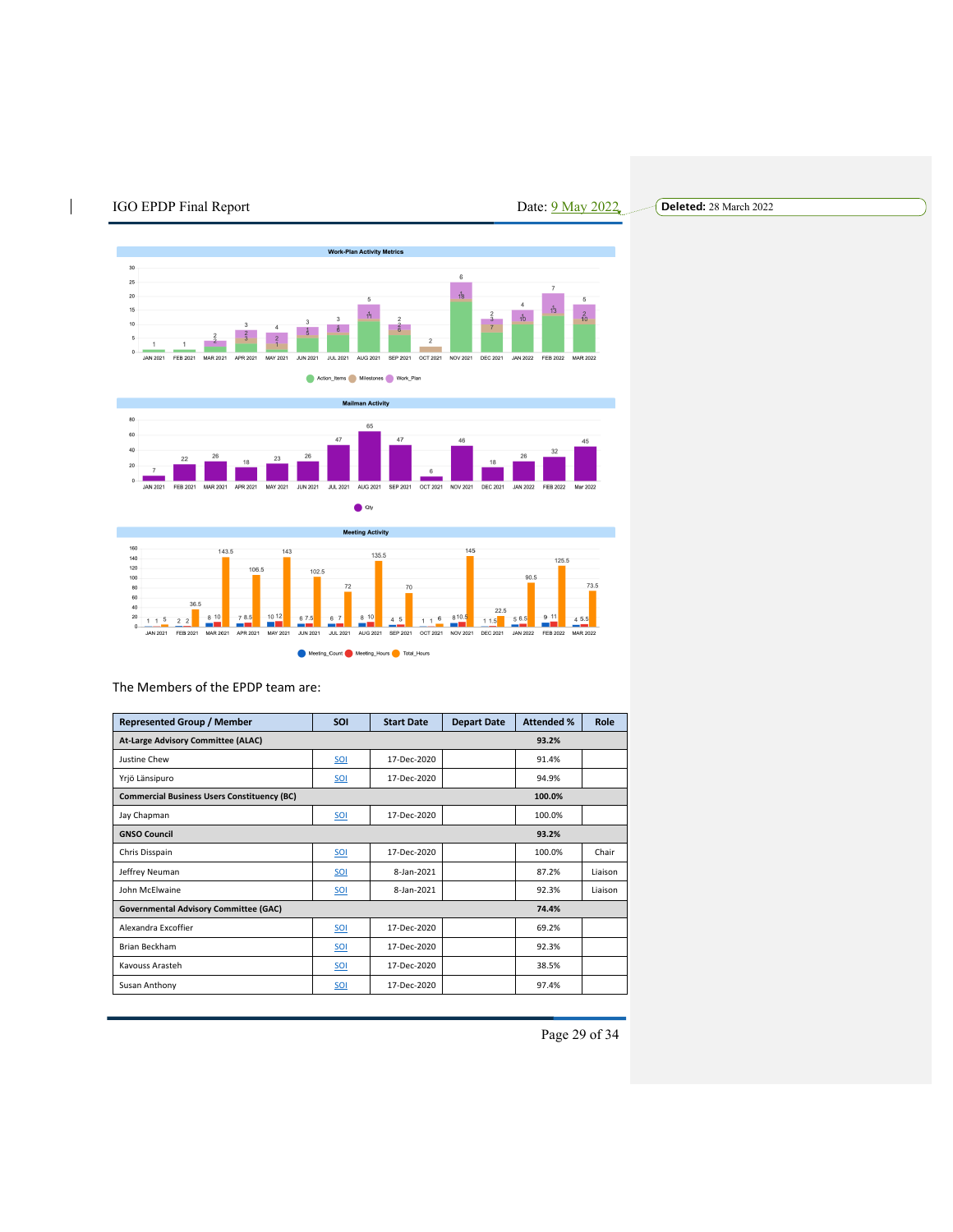#### $\overline{\phantom{a}}$ IGO EPDP Final Report Date: 9 May 2022

**Deleted:** 28 March 2022

| <b>Intellectual Property Constituency (IPC)</b>                                     |            |             | 89.7%      |        |  |
|-------------------------------------------------------------------------------------|------------|-------------|------------|--------|--|
| Paul McGrady                                                                        | SOI        | 11-Jan-2021 |            | 89.7%  |  |
| Internet Service Providers and Connectivity Providers Constituency (ISPCP)<br>69.2% |            |             |            |        |  |
| Osvaldo Novoa                                                                       | <b>SOI</b> | 17-Dec-2020 |            | 69.2%  |  |
| Non-Commercial Stakeholder Group (NCSG)<br>56.3%                                    |            |             |            |        |  |
| Ioana Florina Stupariu                                                              | SOI        | 17-Dec-2020 |            | 59.0%  |  |
| Juan Manuel Roias                                                                   | <b>SOI</b> | 17-Dec-2020 |            | 51.3%  |  |
| Krishna Seeburn                                                                     | <b>SOI</b> | 17-Dec-2020 | 3-Mar-2021 | 100.0% |  |

The Alternates of the EPDP Team are:

| <b>Represented Group / Alternate</b>                  | <b>SOI</b>      | <b>Start Date</b> | <b>Depart Date</b> | <b>Attended %</b> | Role |
|-------------------------------------------------------|-----------------|-------------------|--------------------|-------------------|------|
| <b>At-Large Advisory Committee (ALAC)</b><br>55.1%    |                 |                   |                    |                   |      |
| Carlos Raúl Gutiérrez                                 | SO <sub>1</sub> | 17-Dec-2020       |                    | 18.5%             |      |
| Vanda Scartezini                                      | SOI             | 17-Dec-2020       |                    | 91.7%             |      |
| <b>Governmental Advisory Committee (GAC)</b><br>66.7% |                 |                   |                    |                   |      |
| David Satola                                          | <b>SOI</b>      | 17-Dec-2020       |                    | 100.0%            |      |
| Jorge Cancio                                          | SOI             | 17-Dec-2020       |                    | 0.0%              |      |
| Matthew Coleman                                       | <b>SOI</b>      | 17-Dec-2020       |                    | 100.0%            |      |

ICANN org Policy Staff Support for the EPDP Team:

| <b>Represented Group / Staff Assigned</b> | <b>SOI</b> | <b>Start Date</b> | <b>Depart Date</b> | <b>Attended %</b> | Role |
|-------------------------------------------|------------|-------------------|--------------------|-------------------|------|
| Andrea Glandon                            |            | 17-Dec-2020       |                    |                   |      |
| Berry Cobb                                |            | 17-Dec-2020       |                    |                   |      |
| Julie Bisland                             |            | 17-Dec-2020       |                    |                   |      |
| Mary Wong                                 |            | 17-Dec-2020       |                    |                   |      |
| Steve Chan                                |            | 17-Dec-2020       |                    |                   |      |
| Terri Agnew                               |            | 17-Dec-2020       |                    |                   |      |

Page 30 of 34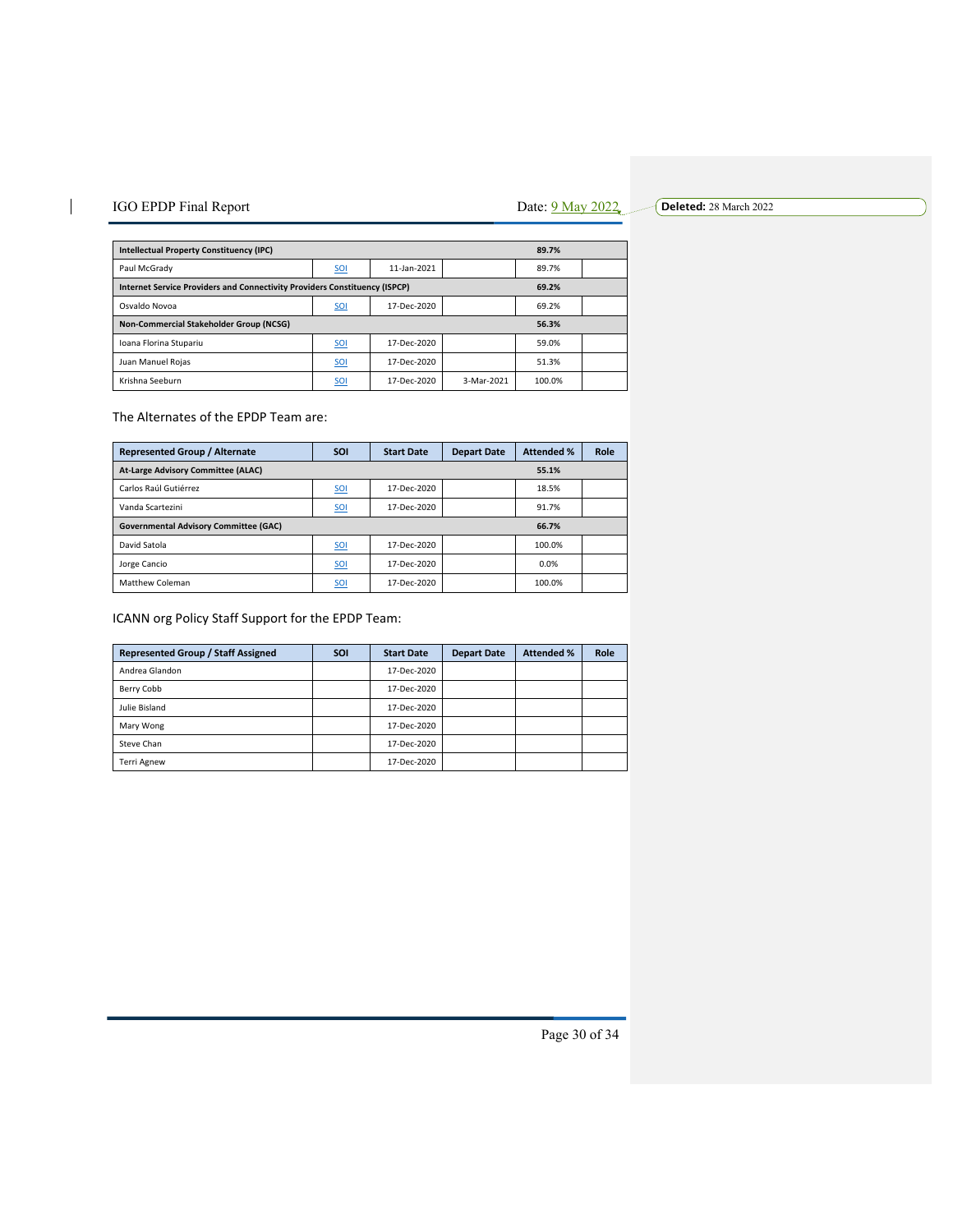# 7 Annex A – Principles regarding Arbitral Rules

In agreeing to include a voluntary arbitration option in the UDRP and URS, the EPDP team understood and agreed that it will also be necessary to provide guidance for the policy implementation phase regarding the key elements to include in an arbitration proceeding. The EPDP team acknowledged that there are several major sets of international arbitral rules that could potentially be applied, which it noted in its Initial Report<sup>7</sup>.

Following further deliberations and consideration of the Public Comments that were submitted, the EPDP Team agreed that the Implementation Review Team would benefit from the clarity that a set of governing policy principles can provide. A small team of EPDP members was formed to develop the proposed principles. Below is the final set of principles that the EPDP team approved. As a general matter, the EPDP team acknowledges that these principles are subject to the applicable law governing a particular arbitration proceeding.

#### **General Principles:**

- 1. As the type of arbitration proceeding contemplated by the EPDP recommendations is intended to be final and binding, the arbitration should be conducted in such a manner as to be the substantive equivalent of a judicial review of the merits of the case as much as is feasible.
- 2. At the same time, any arbitration proceeding should be conducted as expeditiously as possible. As such, the arbitral rules framework should be sufficiently flexible to allow for a more streamlined process if the parties agree.
- 3. The arbitration process must include customary and reasonable protections against abuse of process.
- 4. To ensure predictability, the process for initiating, conducting, and concluding the arbitration should be clear and should allow for electronic communications by default.
- 5. The arbitration process should be cost-efficient. A fixed range of arbitral fees should be encouraged to ensure predictability and affordability.
- 6. Arbitration is not an appeal limited to specific circumstances; it is a de novo review of the elements of the UDRP or URS action.
- 7. Unless the parties agree to a more streamlined process, there should be a full exchange of documents and information relevant to the proceeding.

<sup>7</sup> These were the rules in use at the International Center for Dispute Resolution, the Permanent Court of Arbitration, the United Nations Commission for International Trade Law, and the World Intellectual Property Organization.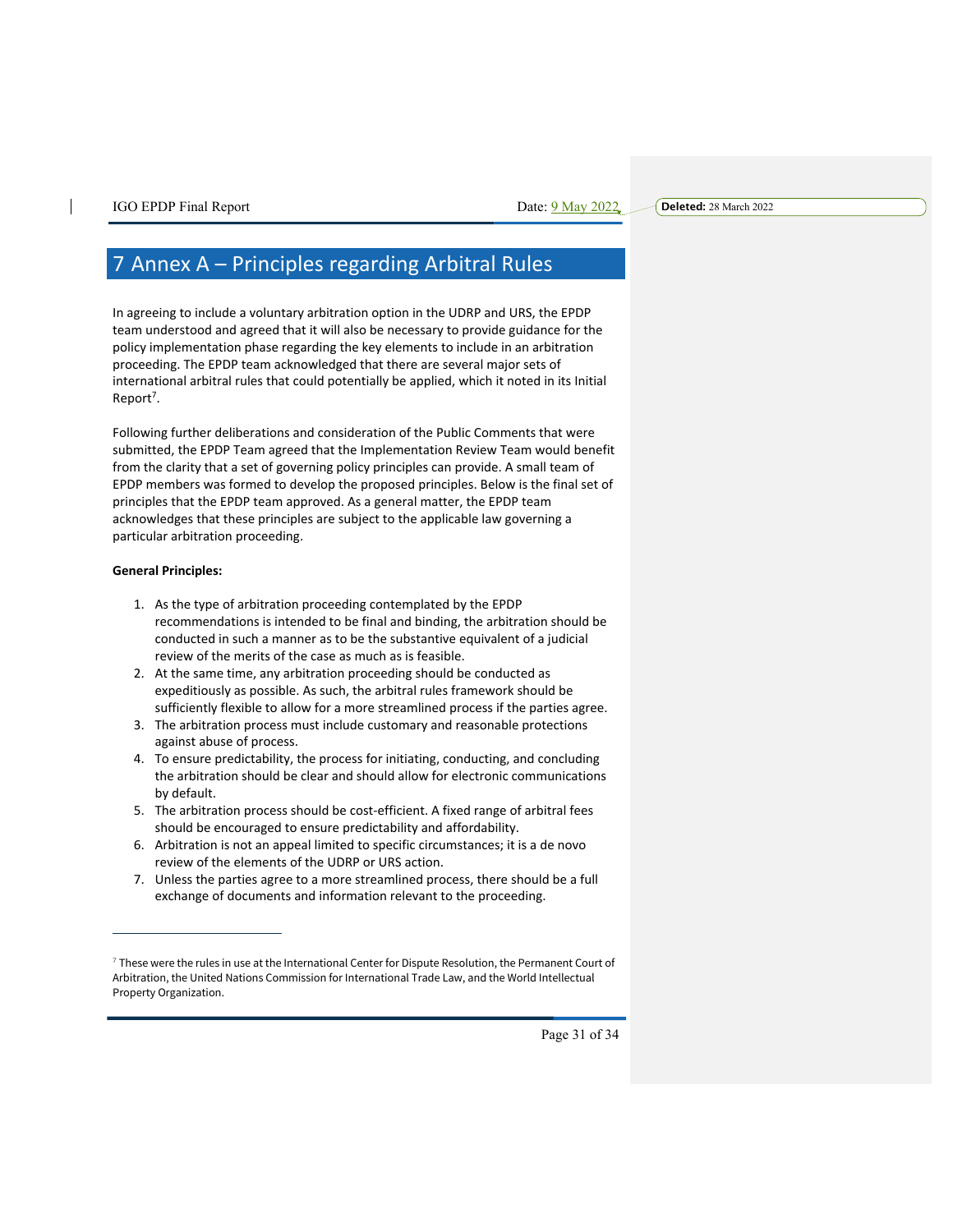**Deleted:** 28 March 2022

- 8. The parties should be encouraged to consider voluntary mediation prior to or during the arbitration.
- 9. Unless agreed otherwise by the parties, the arbitration should be conducted through hearings where both parties may present oral and written evidence as well as call, question and cross-examine witnesses. By default, hearings should be conducted online, though the parties should have the ability to opt for inperson or "hybrid" (i.e., combination of in-person and online) hearings.
- 10. The arbitrator(s) should have discretion as to the general conduct of the proceedings. In particular, the arbitrator(s) should have discretion regarding the admissibility and weight of the evidence presented by both parties.
- 11. There should be a clear, transparent, and uniform process for the selection and appointment of arbitrators, as well as for challenging an appointment. All arbitrators should be required to attest to their impartiality and independence.
- 12. All arbitration proceedings must result in clear and enforceable outcomes. These may include confirmation of a transfer or cancellation of the disputed domain name(s), or an order that the registrant retains the disputed domain name(s), including a declaration of abuse of process or reverse domain name hijacking in cases where the arbitrator(s) has/have found such behavior. The arbitrator(s) should have the discretion to award injunctive relief where this is considered necessary for equitable reasons.

#### **Specific Principles:**

- 1. To facilitate flexibility, the parties should be permitted to tailor any requirement or step in the arbitration process to their specific, mutually agreed needs.
- 2. Each party may be represented by a person of their choice, who need not be an attorney.
- 3. Except when presenting their case during the hearing, parties should be prohibited from communicating with the arbitrator(s) prior to or during the arbitration process.
- 4. The parties should be encouraged to agree on the appointment of a single arbitrator. In the event the parties cannot agree on the appointment of a single arbitrator, the arbitral tribunal shall appoint the sole arbitrator from a pre-defined list of arbitrators.
- 5. Either party may elect that a three-person panel be constituted, in which case each party is to elect an arbitrator from a pre-defined list of arbitrators, and the third (presiding) arbitrator shall be chosen through mutual agreement. In the event the parties cannot agree on the appointment of the third (presiding) arbitrator, the parties' designated arbitrators shall choose the third (presiding) arbitrator from the available list.
- 6. Consideration should be given to publishing a list of potential arbitrators who are recognized as experts in domains name issues.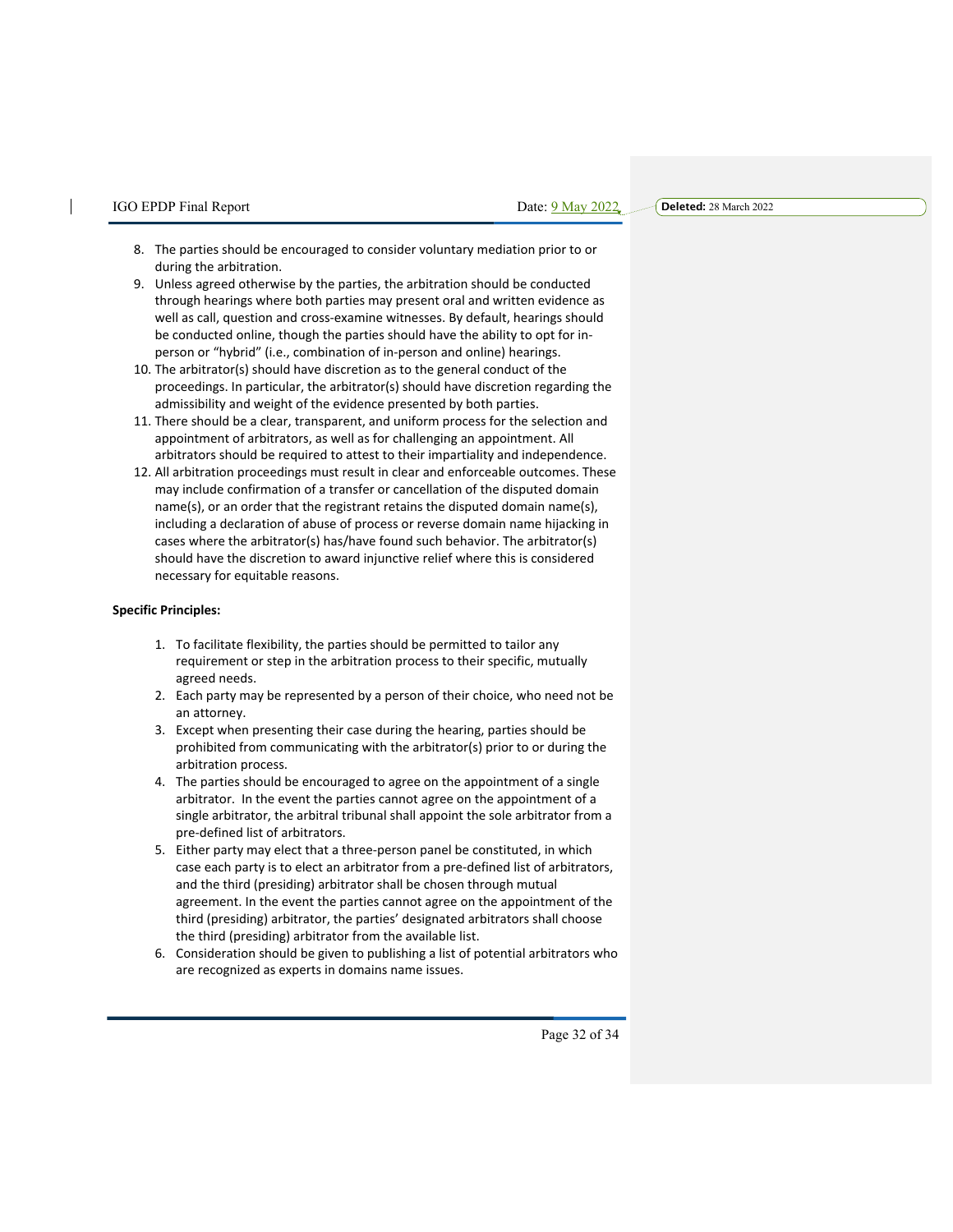$\overline{\phantom{a}}$ 

**Deleted:** 28 March 2022

- 7. Arbitrators should observe specific rules of evidence, similar to those applicable to court proceedings.
- 8. Parties should be able to discuss and disclose details regarding possible settlements at any time.
- 9. Consideration should be given to the possibility of sanctions against parties that do not comply with applicable rules, who have been found to have engaged in an abuse of process, or who seek to cause unnecessary delay or expense.
- 10. All final arbitral decisions should be published or otherwise made available to the public. This does not include case filings or other documentation relating to the conduct of the proceedings.

Page 33 of 34